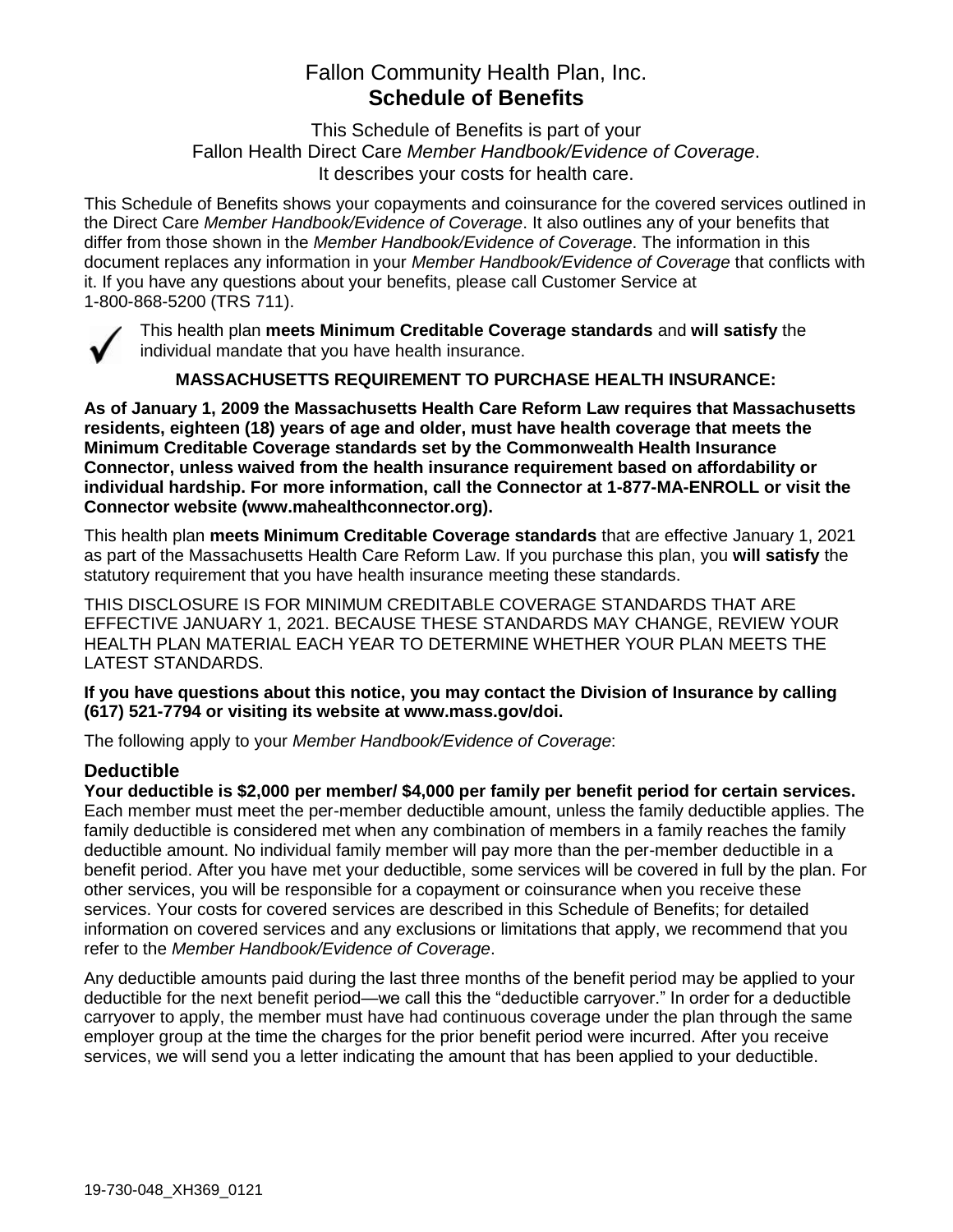## **Out-of-pocket maximum**

There is a limit to your out-of-pocket costs each benefit period. This is called your out-of-pocket maximum. The out-of-pocket maximum includes your deductible, coinsurance and copayments you pay. It does not include your plan premium. **Your out-of-pocket maximum is \$6,000 per member or \$12,000 per family**. Each member must meet the per-member out-of-pocket maximum, unless the family out-of-pocket maximum applies. The family out-of-pocket maximum is considered met when any combination of members in a family reaches the family out-of-pocket maximum. Please note that once any one member in a family accumulates **\$6,000** in out-of-pocket costs, that family member's out-ofpocket maximum is considered met, and that family member will have no additional out-of-pocket costs for the remainder of the benefit period.

### **Domestic partner coverage**

You may include a domestic partner and his/her dependents under your family coverage. A domestic partner is defined as a partner of the same or opposite sex whom you have registered with your employer for eligibility for benefits, and have included under your family coverage for health insurance.

## **It Fits! ™ benefit**

Your contract includes coverage for services provided under the It Fits! ™ program to a maximum of \$150.

## **SmartShopper program**

Your contract includes coverage for services provided under the SmartShopper program. Please go to the Fallon Health website at www.fallonhealth.org and visit the member portal for details.

#### **Covered services**

The following chart shows your costs for covered services. These costs apply to the services in the **Description of benefits** section of your *Member Handbook/Evidence of Coverage*. In summary, your responsibilities are as follows: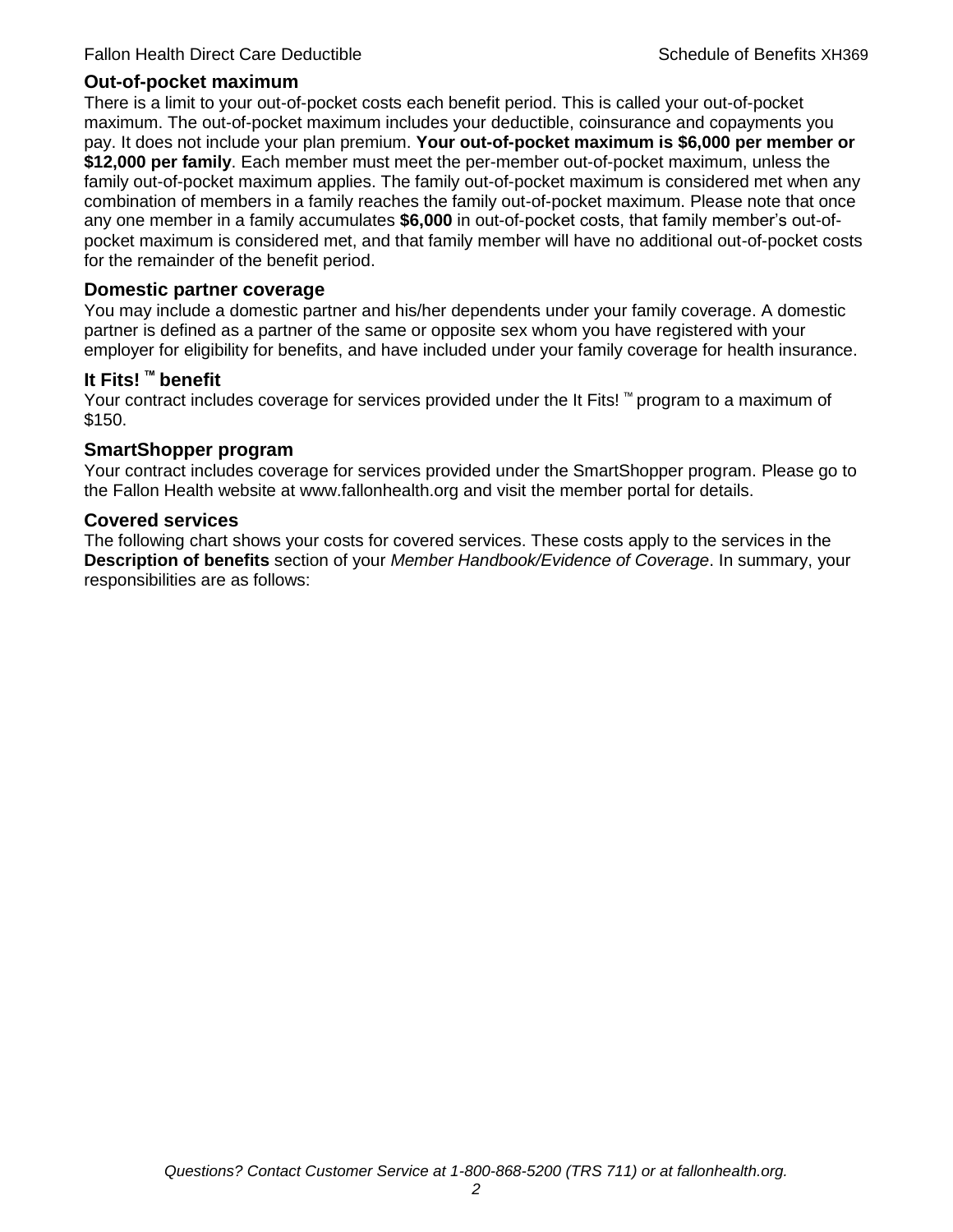Fallon Health Direct Care Deductible **Schedule of Benefits XH369** Schedule of Benefits XH369

|                           | <b>Covered services</b>                                                                                                                                                                                                                                                                                                                      | <b>Benefits</b>                                                                                                                                                                                               |  |  |
|---------------------------|----------------------------------------------------------------------------------------------------------------------------------------------------------------------------------------------------------------------------------------------------------------------------------------------------------------------------------------------|---------------------------------------------------------------------------------------------------------------------------------------------------------------------------------------------------------------|--|--|
| <b>Ambulance services</b> |                                                                                                                                                                                                                                                                                                                                              |                                                                                                                                                                                                               |  |  |
|                           | 1. Ambulance transportation for an emergency                                                                                                                                                                                                                                                                                                 | Covered in full after you<br>meet your deductible                                                                                                                                                             |  |  |
|                           | 2. Ambulance transportation for non-emergency situations, when<br>medically necessary                                                                                                                                                                                                                                                        | Covered in full after you<br>meet your deductible                                                                                                                                                             |  |  |
|                           | <b>Autism services</b>                                                                                                                                                                                                                                                                                                                       |                                                                                                                                                                                                               |  |  |
|                           | Prior authorization required                                                                                                                                                                                                                                                                                                                 |                                                                                                                                                                                                               |  |  |
| 1.                        | Habilitative and rehabilitative care                                                                                                                                                                                                                                                                                                         | \$40 copayment per visit                                                                                                                                                                                      |  |  |
|                           | 2. Applied behavior analysis when supervised by a board certified<br>behavioral analyst                                                                                                                                                                                                                                                      | Covered in full                                                                                                                                                                                               |  |  |
|                           | 3. Therapeutic care, services including speech, physical and<br>occupational therapy                                                                                                                                                                                                                                                         | \$40 copayment per visit                                                                                                                                                                                      |  |  |
|                           | Durable medical equipment and prosthetic/orthotic devices                                                                                                                                                                                                                                                                                    |                                                                                                                                                                                                               |  |  |
|                           | Referral and prior authorization required for most services                                                                                                                                                                                                                                                                                  |                                                                                                                                                                                                               |  |  |
| 1.                        | The purchase or rental of durable medical equipment and<br>prosthetic/orthotic devices (including the fitting, preparing, repairing<br>and modifying of the appliance)                                                                                                                                                                       | 20% coinsurance                                                                                                                                                                                               |  |  |
|                           | 2. Scalp hair prosthesis (wigs) for individuals who have suffered hair<br>loss as a result of the treatment of any form of cancer or leukemia.<br>Coverage is provided for one scalp hair prosthetic (wig) per<br>member per benefit period when the prosthesis is determined to be<br>medically necessary by a plan physician and the plan. | 20% coinsurance                                                                                                                                                                                               |  |  |
|                           | 3. Breast prosthesis that is medically necessary after a covered<br>reconstructive surgery following a mastectomy                                                                                                                                                                                                                            | 20% coinsurance                                                                                                                                                                                               |  |  |
|                           | 4. Prosthetic limbs which replace, in whole or in part, an arm or leg                                                                                                                                                                                                                                                                        | 20% coinsurance                                                                                                                                                                                               |  |  |
| 5.                        | Insulin pump and insulin pump supplies                                                                                                                                                                                                                                                                                                       | Covered in full                                                                                                                                                                                               |  |  |
| 6.                        | <b>Breast pumps</b>                                                                                                                                                                                                                                                                                                                          | Covered in full                                                                                                                                                                                               |  |  |
|                           | 7. Up to \$2,000 per ear for hearing aid device only, every 36 months<br>(must be 21 years of age or younger)<br>Related services and supplies for hearing aids (not subject to<br>the \$2,000 limit)                                                                                                                                        | 20% coinsurance                                                                                                                                                                                               |  |  |
|                           | 8. Medical and surgical supplies                                                                                                                                                                                                                                                                                                             | Covered in full after you                                                                                                                                                                                     |  |  |
|                           |                                                                                                                                                                                                                                                                                                                                              | meet your deductible                                                                                                                                                                                          |  |  |
|                           | <b>Emergency and urgent care</b>                                                                                                                                                                                                                                                                                                             |                                                                                                                                                                                                               |  |  |
| 1.                        | Emergency room visits                                                                                                                                                                                                                                                                                                                        | \$350 copayment per visit                                                                                                                                                                                     |  |  |
|                           | 2. Emergency room visits when you are admitted to an observation<br>room                                                                                                                                                                                                                                                                     | Covered in full after you<br>meet your deductible                                                                                                                                                             |  |  |
| 3.                        | Urgent care visits in a doctor's office or at an urgent care facility                                                                                                                                                                                                                                                                        | \$55 copayment per visit                                                                                                                                                                                      |  |  |
| 4.                        | Emergency prescription medication provided out of the Direct Care<br>service area as part of an approved emergency treatment                                                                                                                                                                                                                 | Tier 1: \$30 copayment<br>Tier 2: \$60 copayment<br>Tier 3: \$100 copayment<br>after you meet your<br>deductible<br>Tier 4: \$100 copayment<br>after you meet your<br>deductible<br>for up to a 14-day supply |  |  |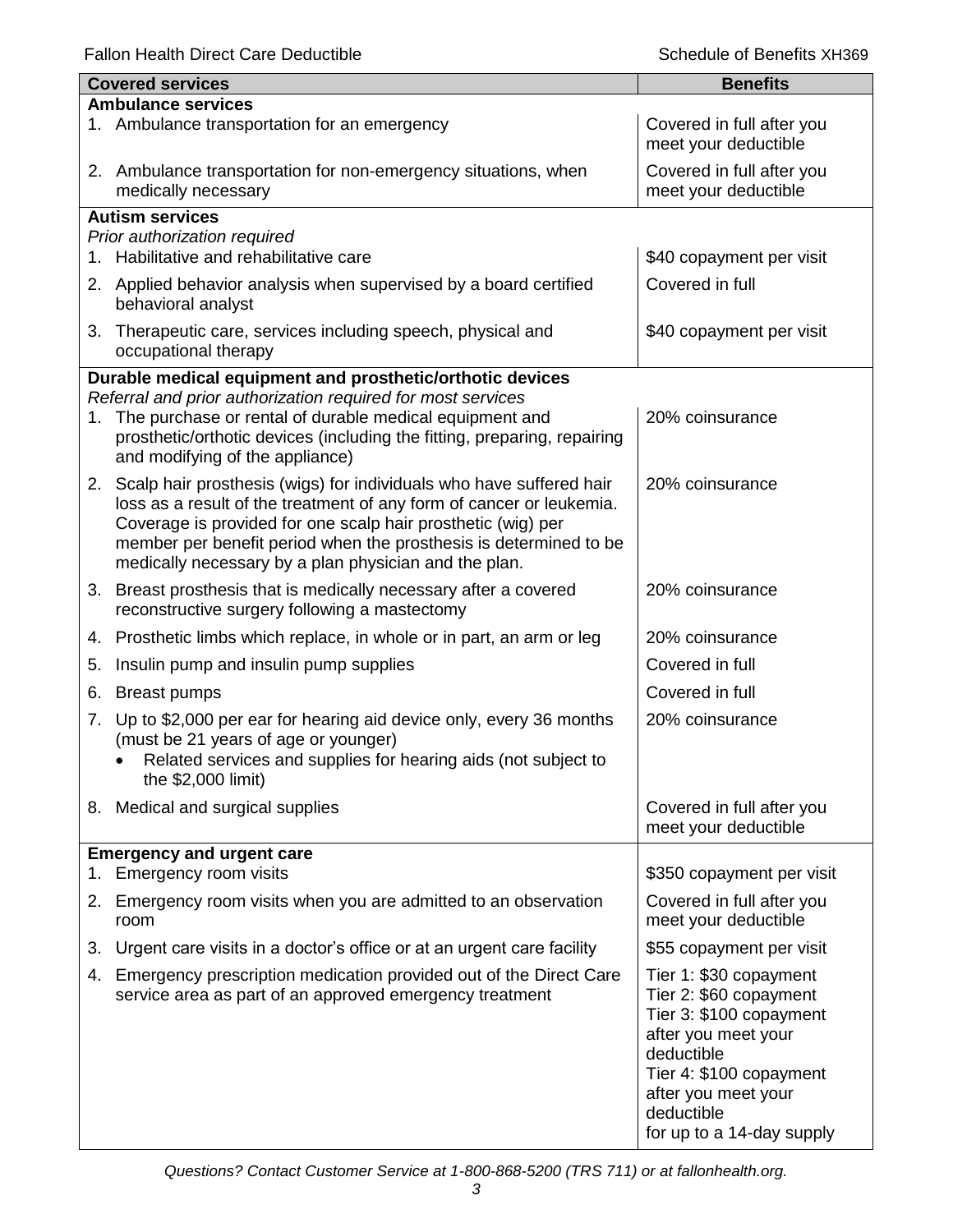|                                                                                                                                                                                                                                                                                                                        | <b>Covered services</b>                                                                                                                                                                                                                                                                                                                                                                                                             | <b>Benefits</b>                                                       |  |
|------------------------------------------------------------------------------------------------------------------------------------------------------------------------------------------------------------------------------------------------------------------------------------------------------------------------|-------------------------------------------------------------------------------------------------------------------------------------------------------------------------------------------------------------------------------------------------------------------------------------------------------------------------------------------------------------------------------------------------------------------------------------|-----------------------------------------------------------------------|--|
| Emergency and urgent care, continued                                                                                                                                                                                                                                                                                   |                                                                                                                                                                                                                                                                                                                                                                                                                                     |                                                                       |  |
|                                                                                                                                                                                                                                                                                                                        | 5. Telemedicine visits with physicians through Teladoc. Visits are<br>performed by phone, video, or mobile app.                                                                                                                                                                                                                                                                                                                     | \$40 copayment per visit                                              |  |
| 1.                                                                                                                                                                                                                                                                                                                     | <b>Enteral formulas and low protein foods</b><br>Referral and prior authorization required for enteral formulas<br>Enteral formulas, upon a physician's written order, for home use in<br>the treatment of malabsorption caused by Crohn's disease,<br>ulcerative colitis, gastroesophageal reflux, gastrointestinal motility,<br>chronic intestinal pseudo-obstruction, and inherited diseases of<br>amino acids and organic acids | Covered in full after you<br>meet your deductible                     |  |
|                                                                                                                                                                                                                                                                                                                        | 2. Food products that have been modified to be low in protein for<br>individuals with inherited diseases of amino acids and organic<br>acids. You may be required to purchase these products over the<br>counter and submit claims to the plan for reimbursement.                                                                                                                                                                   | Covered in full after you<br>meet your deductible                     |  |
|                                                                                                                                                                                                                                                                                                                        | Home health care services                                                                                                                                                                                                                                                                                                                                                                                                           |                                                                       |  |
|                                                                                                                                                                                                                                                                                                                        | Prior authorization required<br>1. Part-time or intermittent skilled nursing care and physical therapy<br>provided in your home by a home health agency                                                                                                                                                                                                                                                                             | Covered in full after you<br>meet your deductible                     |  |
|                                                                                                                                                                                                                                                                                                                        | 2. Additional services and supplies that are determined to be a<br>medically necessary component of skilled nursing care and<br>physical therapy                                                                                                                                                                                                                                                                                    | Covered in full after you<br>meet your deductible                     |  |
|                                                                                                                                                                                                                                                                                                                        | 3. Home dialysis services and non-durable medical supplies                                                                                                                                                                                                                                                                                                                                                                          | Covered in full after you<br>meet your deductible                     |  |
|                                                                                                                                                                                                                                                                                                                        | <b>Hospice care services</b><br>Referral and prior authorization required                                                                                                                                                                                                                                                                                                                                                           | Covered in full after you<br>meet your deductible                     |  |
| <b>Hospital inpatient services</b><br>Referral and prior authorization required<br>Inpatient hospital services including room and board in a<br>\$750 copayment per<br>1.<br>semiprivate room and the services and supplies that would<br>ordinarily be furnished to you while you are an inpatient<br>your deductible |                                                                                                                                                                                                                                                                                                                                                                                                                                     | admission after you meet                                              |  |
|                                                                                                                                                                                                                                                                                                                        | Infertility/assisted reproductive technology (art) services*                                                                                                                                                                                                                                                                                                                                                                        |                                                                       |  |
|                                                                                                                                                                                                                                                                                                                        | Referral and prior authorization required (unless provided by a Reliant Medical Group specialist and<br>you have a Reliant Medical Group PCP)<br>Office visits for the consultation, evaluation and diagnosis of fertility                                                                                                                                                                                                          | \$40 copayment per visit with<br>a PCP and certain other<br>providers |  |
|                                                                                                                                                                                                                                                                                                                        |                                                                                                                                                                                                                                                                                                                                                                                                                                     | \$55 copayment per visit with<br>a specialist                         |  |
| 2.                                                                                                                                                                                                                                                                                                                     | Diagnostic laboratory services                                                                                                                                                                                                                                                                                                                                                                                                      | \$60 copayment                                                        |  |
| 3.                                                                                                                                                                                                                                                                                                                     | Diagnostic X-ray services                                                                                                                                                                                                                                                                                                                                                                                                           | \$60 copayment                                                        |  |
|                                                                                                                                                                                                                                                                                                                        | 4. Artificial insemination, such as intrauterine insemination (IUI)                                                                                                                                                                                                                                                                                                                                                                 | Covered in full after you<br>meet your deductible                     |  |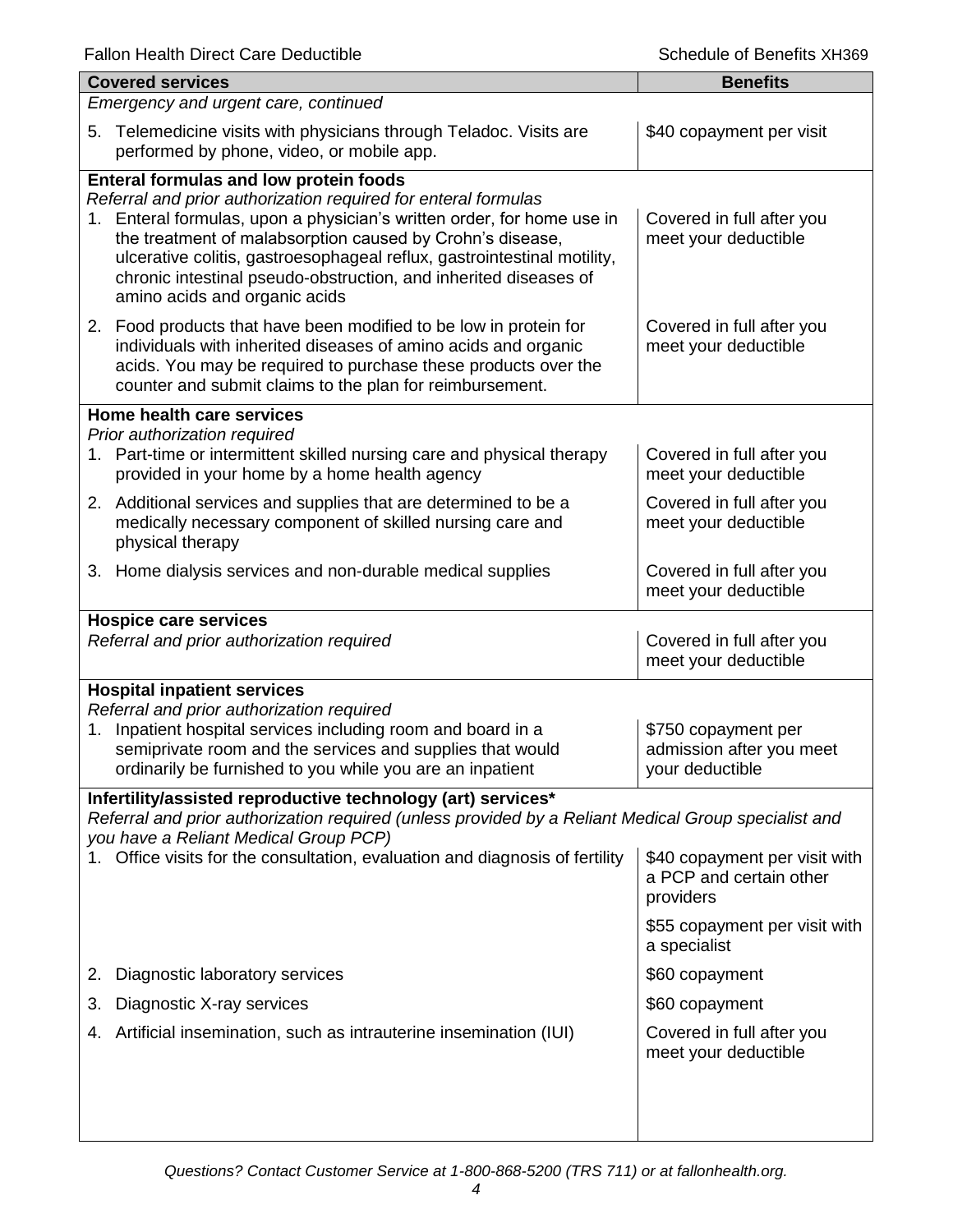| i alion i icaith Dircct Oarc Dcuactible                                                                                                                                                                                                                                                                                                                                                                                                                                                                                                                                                                                                                                                                                                                                                                                                                                                                                                                                                                                                                                                                                                           | פטטרוא פאוטווסט וס טווטסט                                          |  |  |
|---------------------------------------------------------------------------------------------------------------------------------------------------------------------------------------------------------------------------------------------------------------------------------------------------------------------------------------------------------------------------------------------------------------------------------------------------------------------------------------------------------------------------------------------------------------------------------------------------------------------------------------------------------------------------------------------------------------------------------------------------------------------------------------------------------------------------------------------------------------------------------------------------------------------------------------------------------------------------------------------------------------------------------------------------------------------------------------------------------------------------------------------------|--------------------------------------------------------------------|--|--|
| <b>Covered services</b>                                                                                                                                                                                                                                                                                                                                                                                                                                                                                                                                                                                                                                                                                                                                                                                                                                                                                                                                                                                                                                                                                                                           | <b>Benefits</b>                                                    |  |  |
| Infertility/assisted reproductive technology (art) services*, continued                                                                                                                                                                                                                                                                                                                                                                                                                                                                                                                                                                                                                                                                                                                                                                                                                                                                                                                                                                                                                                                                           |                                                                    |  |  |
| 5. Assisted reproductive technologies* except for those services listed<br>below                                                                                                                                                                                                                                                                                                                                                                                                                                                                                                                                                                                                                                                                                                                                                                                                                                                                                                                                                                                                                                                                  | Covered in full after you<br>meet your deductible                  |  |  |
| 6. Assisted reproductive technologies for:<br>In vitro fertilization (IVF-ET)<br>Gamete intrafallopian transfer (GIFT)<br>Zygote intrafallopian transfer (ZIFT)                                                                                                                                                                                                                                                                                                                                                                                                                                                                                                                                                                                                                                                                                                                                                                                                                                                                                                                                                                                   | \$250 copayment per<br>procedure after you meet<br>your deductible |  |  |
| 7. Sperm, egg, and/or inseminated egg procurement, assisted<br>hatching, cryopreservation, processing and banking for plan<br>members in active infertility treatment to the extent that such costs<br>are not covered by the donor's insurer                                                                                                                                                                                                                                                                                                                                                                                                                                                                                                                                                                                                                                                                                                                                                                                                                                                                                                     | Covered in full after you<br>meet your deductible                  |  |  |
| * See the Description of benefits section of your Member Handbook/<br>Evidence of Coverage for a list of covered infertility/ART services.                                                                                                                                                                                                                                                                                                                                                                                                                                                                                                                                                                                                                                                                                                                                                                                                                                                                                                                                                                                                        |                                                                    |  |  |
| <b>Maternity services</b><br>1. Obstetrical services including prenatal, childbirth, postnatal and<br>postpartum care                                                                                                                                                                                                                                                                                                                                                                                                                                                                                                                                                                                                                                                                                                                                                                                                                                                                                                                                                                                                                             | Prenatal: \$40 copayment<br>(first visit only)                     |  |  |
|                                                                                                                                                                                                                                                                                                                                                                                                                                                                                                                                                                                                                                                                                                                                                                                                                                                                                                                                                                                                                                                                                                                                                   | Postnatal: \$40 copayment<br>per visit                             |  |  |
| Inpatient maternity and newborn child care for a minimum of 48<br>2.<br>hours of care following a vaginal delivery, or 96 hours of care<br>following a Caesarean section delivery, including charges for the<br>following services when provided during an inpatient maternity<br>admission: childbirth, nursery charges, circumcision, routine<br>examination, hearing screening and medically necessary<br>treatments of congenital defects, birth abnormalities or premature<br>birth. The covered length of stay may be reduced if the mother and<br>the attending physician agree upon an earlier discharge. If you or<br>your newborn are discharged earlier, you are covered for home<br>visits, parent education, assistance and training in breast or bottle<br>feeding and the performance of any necessary and appropriate<br>clinical tests; provided, however that the first home visit shall be<br>conducted by a registered nurse, physician or certified nurse<br>midwife; and provided further, that any subsequent home visit<br>determined to be clinically necessary shall be provided by a<br>licensed health care provider. | \$750 copayment per<br>admission after you meet<br>your deductible |  |  |
| (Fallon Health members are eligible for childbirth classes (refresher class<br>or siblings class))                                                                                                                                                                                                                                                                                                                                                                                                                                                                                                                                                                                                                                                                                                                                                                                                                                                                                                                                                                                                                                                | Covered in full through<br>member reimbursement                    |  |  |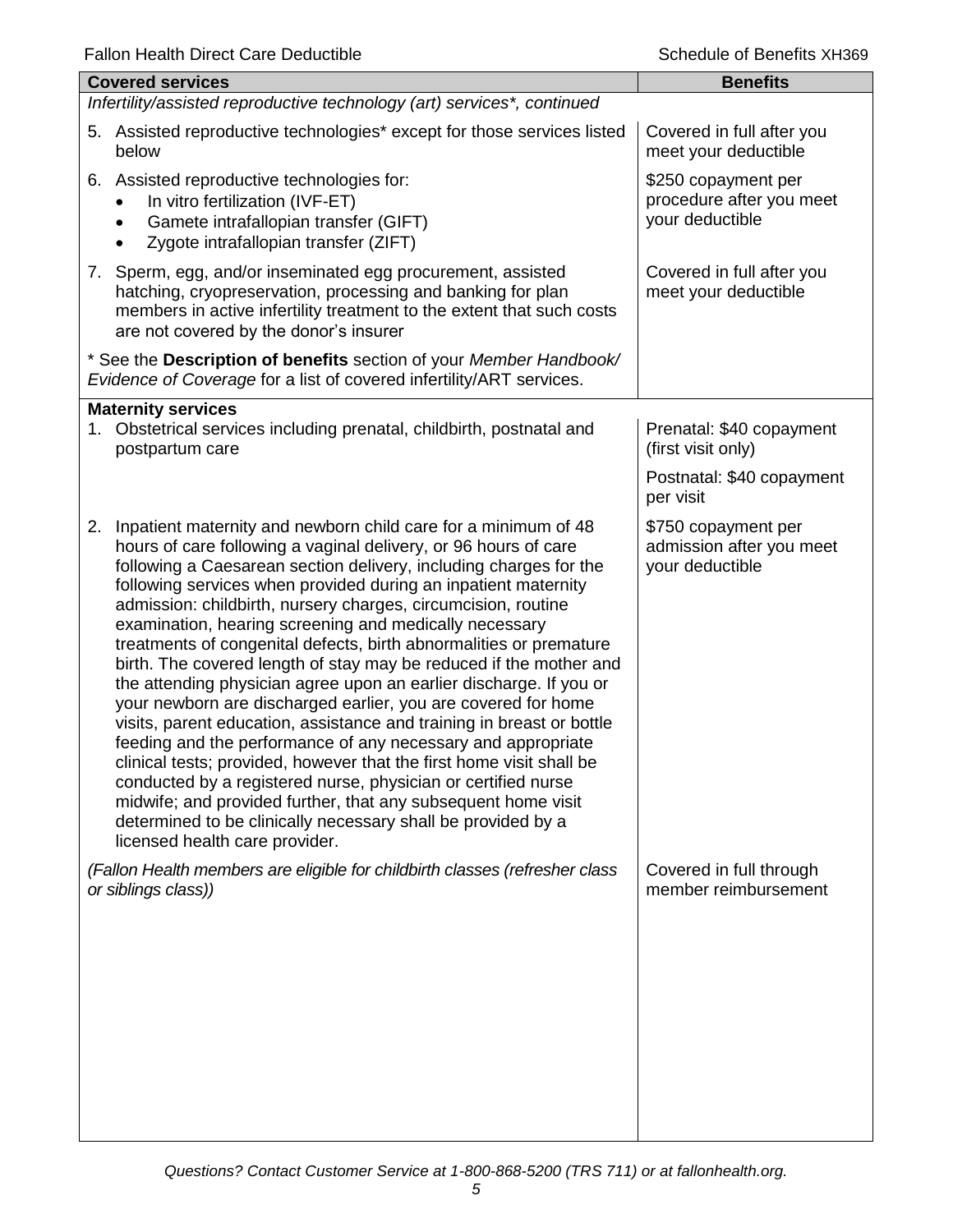|    | <b>Covered services</b>                                                                                                                                                                                                                                                                                                                                    | <b>Benefits</b>          |
|----|------------------------------------------------------------------------------------------------------------------------------------------------------------------------------------------------------------------------------------------------------------------------------------------------------------------------------------------------------------|--------------------------|
|    | Mental health and substance use services                                                                                                                                                                                                                                                                                                                   |                          |
|    | Inpatient services<br>Prior authorization required                                                                                                                                                                                                                                                                                                         |                          |
|    | 1. Inpatient hospital care for as many days as your condition requires,<br>including room and board and the services and supplies that would<br>ordinarily be furnished to you while you are an inpatient. These<br>include, but are not limited to, individual, family and group therapy,<br>pharmacological therapy, and diagnostic laboratory services. | Covered in full          |
|    | Note: Prior authorization will not be required for behavioral health<br>inpatient admission immediately following an emergency room visit.                                                                                                                                                                                                                 |                          |
|    | <b>Intermediate services</b>                                                                                                                                                                                                                                                                                                                               |                          |
|    | Prior authorization required<br>Intermediate services include but are not limited to:<br>1. Acute and other residential treatment-Mental health services<br>provided in a 24-hour setting therapeutic environments                                                                                                                                         | Covered in full          |
|    | 2. Clinically managed detoxification services-24 hour, 7 days a week,<br>clinically managed de-tox services in a licensed non-hospital setting<br>that include 24 hour per day supervision                                                                                                                                                                 | Covered in full          |
|    | 3. Partial Hospitalization: Short-term day/evening mental health<br>programming available 5 to 7 days per week                                                                                                                                                                                                                                             | \$40 copayment per visit |
|    | 4. Intensive outpatient programs: Multimodal, inter-disciplinary,<br>structured behavioral health treatment provided 2-3 hours per day,<br>multiple days per week                                                                                                                                                                                          | \$40 copayment per visit |
|    | 5. Day treatment: Program encompasses some portion of the day or<br>week rather than a weekly visit                                                                                                                                                                                                                                                        | \$40 copayment per visit |
|    | 6. Crisis Stabilization: Short-term psychiatric treatment in a structured,<br>community based therapeutic environments                                                                                                                                                                                                                                     | \$40 copayment per visit |
|    | 7. In-home therapy services                                                                                                                                                                                                                                                                                                                                | \$40 copayment per visit |
|    | Intermediate services for children and adolescents under the age of 19<br>1. Community-based acute treatment                                                                                                                                                                                                                                               | Covered in full          |
| 2. | Intensive community-based treatment                                                                                                                                                                                                                                                                                                                        | Covered in full          |
| 3. | Intensive Care Coordination                                                                                                                                                                                                                                                                                                                                | Covered in full          |
| 4. | Family Stabilization Team (also referred to as In-Home Therapy)                                                                                                                                                                                                                                                                                            | Covered in full          |
| 5. | In-home Behavioral Services                                                                                                                                                                                                                                                                                                                                | Covered in full          |
| 6. | Mobile Crisis Intervention (service available up to seven days).<br>Prior authorization not required.                                                                                                                                                                                                                                                      | Covered in full          |
|    | 7. Family support and training                                                                                                                                                                                                                                                                                                                             | Covered in full          |
| 8. | Therapeutic mentoring services                                                                                                                                                                                                                                                                                                                             | Covered in full          |
| 1. | <b>Outpatient services</b><br>Outpatient office visits, including individual, group or family therapy.                                                                                                                                                                                                                                                     | \$40 copayment per visit |
| 2. | Psychopharmacological services, such as visits with a physician to<br>review, monitor and adjust the levels of prescription medication to<br>treat a mental condition. Prior authorization required.                                                                                                                                                       | \$40 copayment per visit |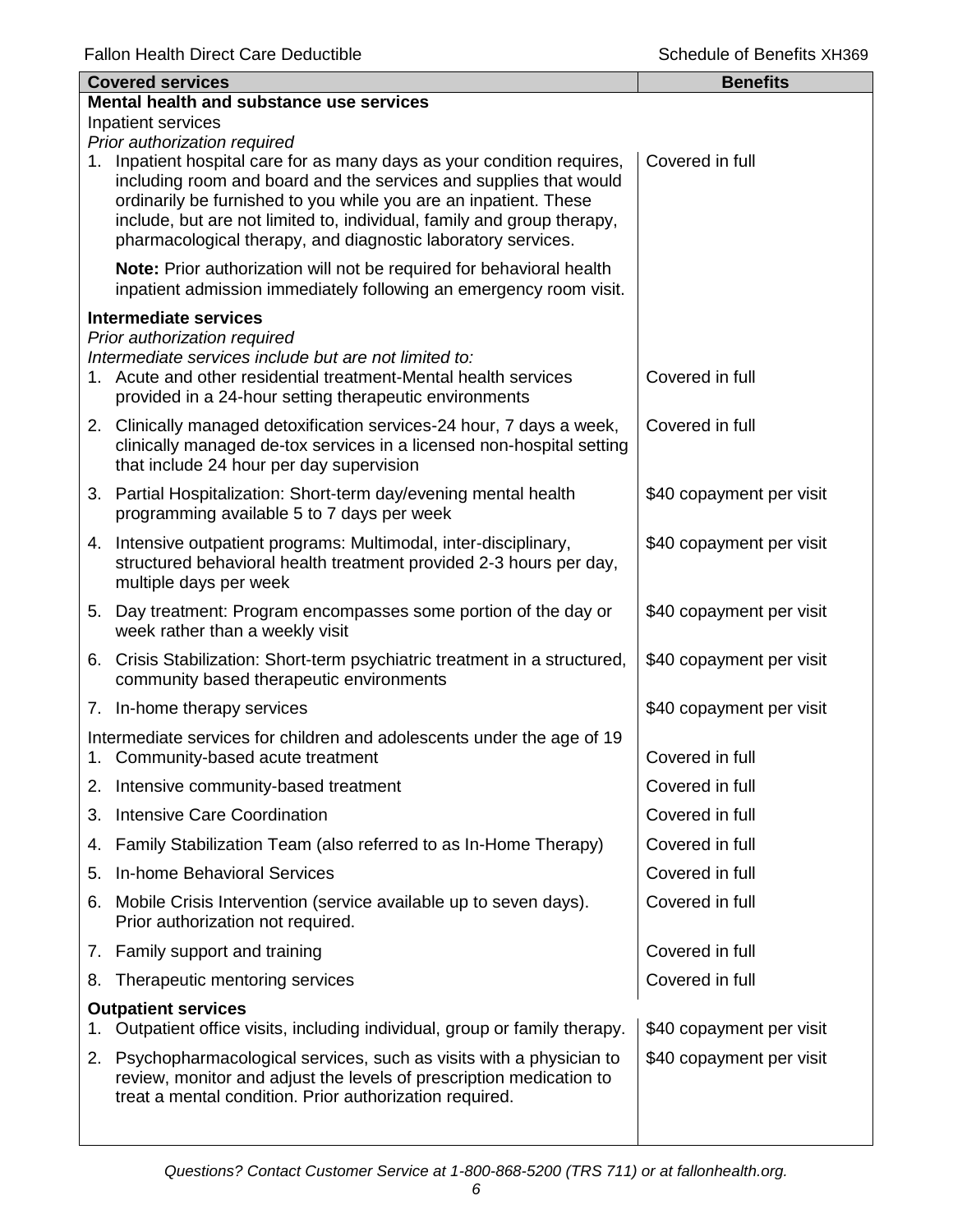|                                                                                                                                                                                                                                                                                                                                                                                            | <b>Covered services</b>                                                                                                                                                                                                                                        | <b>Benefits</b>                                                                                           |  |  |
|--------------------------------------------------------------------------------------------------------------------------------------------------------------------------------------------------------------------------------------------------------------------------------------------------------------------------------------------------------------------------------------------|----------------------------------------------------------------------------------------------------------------------------------------------------------------------------------------------------------------------------------------------------------------|-----------------------------------------------------------------------------------------------------------|--|--|
|                                                                                                                                                                                                                                                                                                                                                                                            | Mental health and substance use services, continued                                                                                                                                                                                                            |                                                                                                           |  |  |
|                                                                                                                                                                                                                                                                                                                                                                                            | 3. Neuropsychological assessment services when medically<br>necessary. Prior authorization required.                                                                                                                                                           | \$40 copayment per visit                                                                                  |  |  |
| Note: Effective for plan years beginning on or after October 1, 2015,<br>Massachusetts state law (Chapter 258 of the Acts of 2014) restricts the<br>circumstances in which insurers may require prior authorization for<br>substance use services. We will not require prior authorization for<br>substance use services in any circumstances where this is not allowed<br>by Chapter 258. |                                                                                                                                                                                                                                                                |                                                                                                           |  |  |
|                                                                                                                                                                                                                                                                                                                                                                                            | Office visits and outpatient services                                                                                                                                                                                                                          |                                                                                                           |  |  |
| 1.                                                                                                                                                                                                                                                                                                                                                                                         | Office visits, to diagnose or treat an illness or an injury<br>Telehealth visits done via a secure, real time Telemedicine<br>$\bullet$                                                                                                                        | \$40 copayment per visit with<br>a PCP and certain other<br>providers                                     |  |  |
|                                                                                                                                                                                                                                                                                                                                                                                            | platform which is inclusive of both an audio and visual<br>component.                                                                                                                                                                                          | \$55 copayment per visit with<br>a specialist                                                             |  |  |
|                                                                                                                                                                                                                                                                                                                                                                                            | 2. A second opinion, upon your request, with another plan provider                                                                                                                                                                                             | \$40 copayment per visit with<br>a PCP and certain other<br>providers                                     |  |  |
|                                                                                                                                                                                                                                                                                                                                                                                            |                                                                                                                                                                                                                                                                | \$55 copayment per visit with<br>a specialist                                                             |  |  |
|                                                                                                                                                                                                                                                                                                                                                                                            | 3. Certain drugs covered under medical benefits, and that are<br>ordered, supplied and administered by a plan provider                                                                                                                                         | Covered in full after you<br>meet your deductible                                                         |  |  |
|                                                                                                                                                                                                                                                                                                                                                                                            | 4. Allergy injections                                                                                                                                                                                                                                          | Covered in full                                                                                           |  |  |
|                                                                                                                                                                                                                                                                                                                                                                                            | 5. Radiation therapy and Chemotherapy                                                                                                                                                                                                                          | Covered in full after you<br>meet your deductible                                                         |  |  |
|                                                                                                                                                                                                                                                                                                                                                                                            | 6. Respiratory therapy                                                                                                                                                                                                                                         | Covered in full after you<br>meet your deductible                                                         |  |  |
|                                                                                                                                                                                                                                                                                                                                                                                            | 7. Hormone replacement services in the doctor's office for<br>perimenopausal or postmenopausal women                                                                                                                                                           | \$40 copayment per visit                                                                                  |  |  |
|                                                                                                                                                                                                                                                                                                                                                                                            | 8. Diagnostic lab services ordered by a plan provider, in relation to a<br>covered office visit                                                                                                                                                                | \$60 copayment                                                                                            |  |  |
|                                                                                                                                                                                                                                                                                                                                                                                            | 9. Diagnostic X-ray services ordered by a plan provider, in relation to<br>a covered office visit                                                                                                                                                              | \$60 copayment                                                                                            |  |  |
|                                                                                                                                                                                                                                                                                                                                                                                            | 10. Other diagnostic services including but not limited to, EKG,<br>endoscopy, colonoscopy and ultrasound                                                                                                                                                      | Covered in full after you<br>meet your deductible                                                         |  |  |
|                                                                                                                                                                                                                                                                                                                                                                                            | 11. High-tech imaging services, including but not limited to, MRI/MRA,<br>CT/CTA, PET scans and nuclear cardiology imaging. Limited to one<br>copayment per day when performed at the same facility for the<br>same diagnosis. (Prior authorization required.) | \$450 copayment per MRI,<br>CT, PET scan or nuclear<br>cardiology image after you<br>meet your deductible |  |  |
|                                                                                                                                                                                                                                                                                                                                                                                            | 12. Chiropractic services for acute musculoskeletal conditions. The<br>condition must be new or an acute exacerbation of a previous<br>condition. Chiropractic services will be covered as medically                                                           | \$40 copayment per visit                                                                                  |  |  |
|                                                                                                                                                                                                                                                                                                                                                                                            | necessary.<br>Outpatient lab tests and x-rays                                                                                                                                                                                                                  | See Diagnostic lab, x-ray<br>and high-tech imaging<br>services                                            |  |  |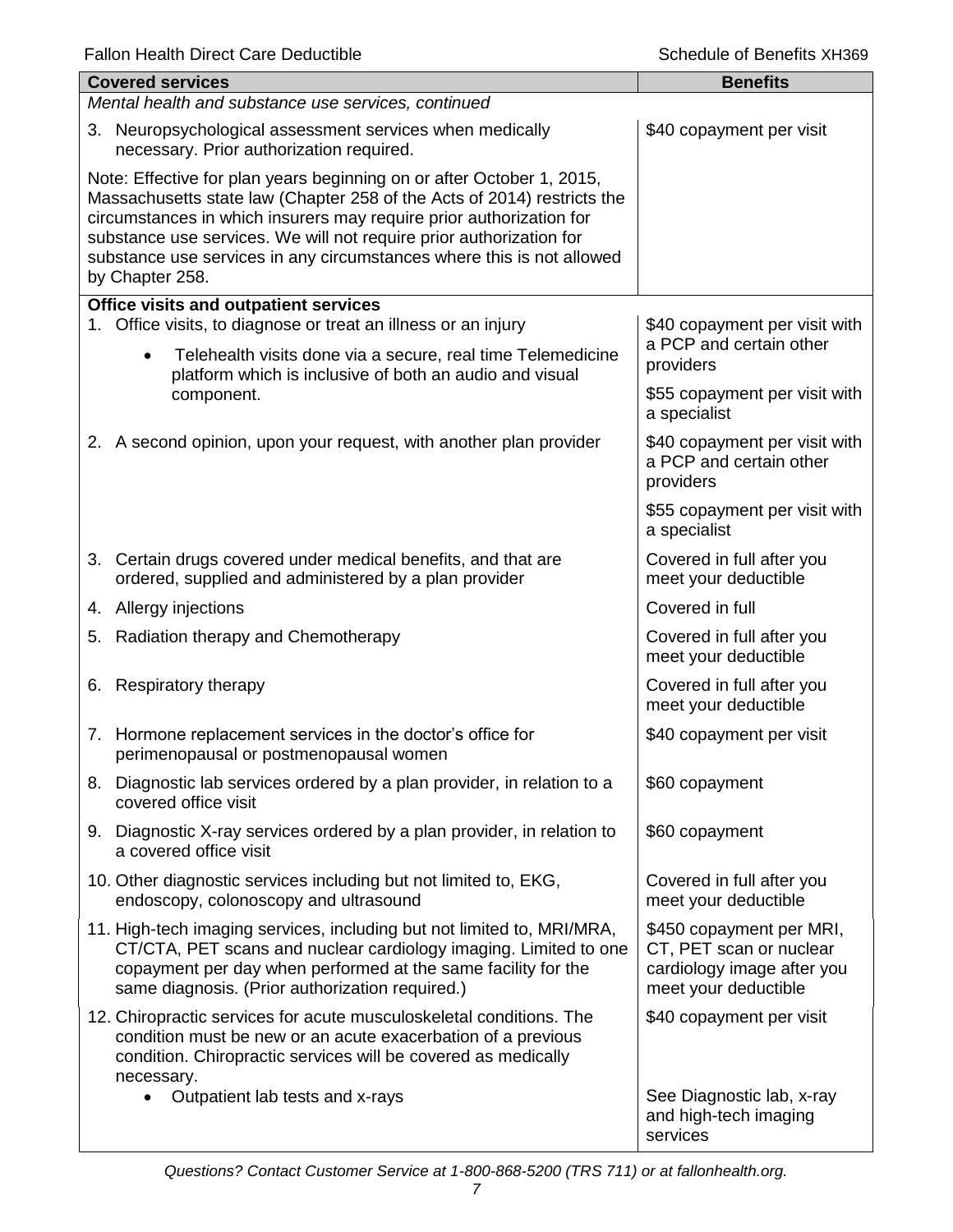| allott Fically Direct Oale Deugelible<br>כטטו וג כווטווטוב וט טווטט                                                                                                                                                                                                                |                                                                                                                                                           |  |  |
|------------------------------------------------------------------------------------------------------------------------------------------------------------------------------------------------------------------------------------------------------------------------------------|-----------------------------------------------------------------------------------------------------------------------------------------------------------|--|--|
| <b>Covered services</b>                                                                                                                                                                                                                                                            | <b>Benefits</b>                                                                                                                                           |  |  |
| Office visits and outpatient services, continued                                                                                                                                                                                                                                   |                                                                                                                                                           |  |  |
| 13. Outpatient renal dialysis at a plan-designated center or continuous<br>ambulatory peritoneal dialysis                                                                                                                                                                          | Covered in full after you<br>meet your deductible                                                                                                         |  |  |
| 14. Diabetes outpatient self-management training and education,<br>including medical nutrition therapy, provided by a certified diabetes<br>health care provider                                                                                                                   | \$40 copayment per visit                                                                                                                                  |  |  |
| 15. Laboratory tests necessary for the diagnosis or treatment of<br>diabetes, including glycosylated hemoglobin, or HbAlc, tests, and<br>urinary/protein/microalbumin and lipid profiles                                                                                           | \$60 copayment                                                                                                                                            |  |  |
| 16. Medical social services provided to assist you in adjustment to your<br>or your family member's illness. This includes assessment,<br>counseling, consultation and assistance in accessing community<br>resources.                                                             | \$40 copayment per visit                                                                                                                                  |  |  |
| 17. Outpatient surgery, anesthesia and the medically necessary<br>preoperative and postoperative care related to the surgery                                                                                                                                                       | \$750 copayment per surgery<br>after you meet your<br>deductible when provided in<br>a hospital outpatient, day<br>surgery or ambulatory care<br>facility |  |  |
| 18. Visit to a contracted limited service clinic. Services are provided for<br>a variety of common illnesses, including, but not limited to:<br>strep throat<br>ear, eyes, sinus, bladder and bronchial infections<br>minor skin conditions (e.g. sunburn, cold sores)             | \$40 copayment per visit                                                                                                                                  |  |  |
| 19. Podiatry care                                                                                                                                                                                                                                                                  |                                                                                                                                                           |  |  |
| Outpatient lab tests and x-rays                                                                                                                                                                                                                                                    | See Diagnostic lab, x-ray<br>and imaging services                                                                                                         |  |  |
| Outpatient surgical services                                                                                                                                                                                                                                                       | See Outpatient surgery                                                                                                                                    |  |  |
| Outpatient medical care                                                                                                                                                                                                                                                            | See Office visits                                                                                                                                         |  |  |
| Oral surgery and related services<br>Referral and prior authorization required (except for extraction of impacted teeth or lingual frenectomy)<br>1. Removal or exposure of impacted teeth, including both hard and<br>soft tissue impactions, or an evaluation for this procedure | \$55 copayment per visit                                                                                                                                  |  |  |
| 2. Surgical treatments of cysts, affecting the teeth or gums, that must<br>be rendered by a plan oral surgeon                                                                                                                                                                      | \$55 copayment per visit                                                                                                                                  |  |  |
| Treatment of fractures of the jaw bone (mandible) or any facial<br>3.<br>bone                                                                                                                                                                                                      | \$55 copayment per visit                                                                                                                                  |  |  |
| 4. Evaluation and surgery for the treatment of temporomandibular joint<br>disorder when a medical condition is diagnosed, or for surgery<br>related to the jaw or any structure connected to the jaw                                                                               | \$55 copayment per visit                                                                                                                                  |  |  |
| 5. Extraction of teeth in preparation for radiation treatment of the head<br>or neck                                                                                                                                                                                               | \$55 copayment per visit                                                                                                                                  |  |  |
| 6. Surgical treatment related to cancer                                                                                                                                                                                                                                            | \$55 copayment per visit                                                                                                                                  |  |  |
|                                                                                                                                                                                                                                                                                    |                                                                                                                                                           |  |  |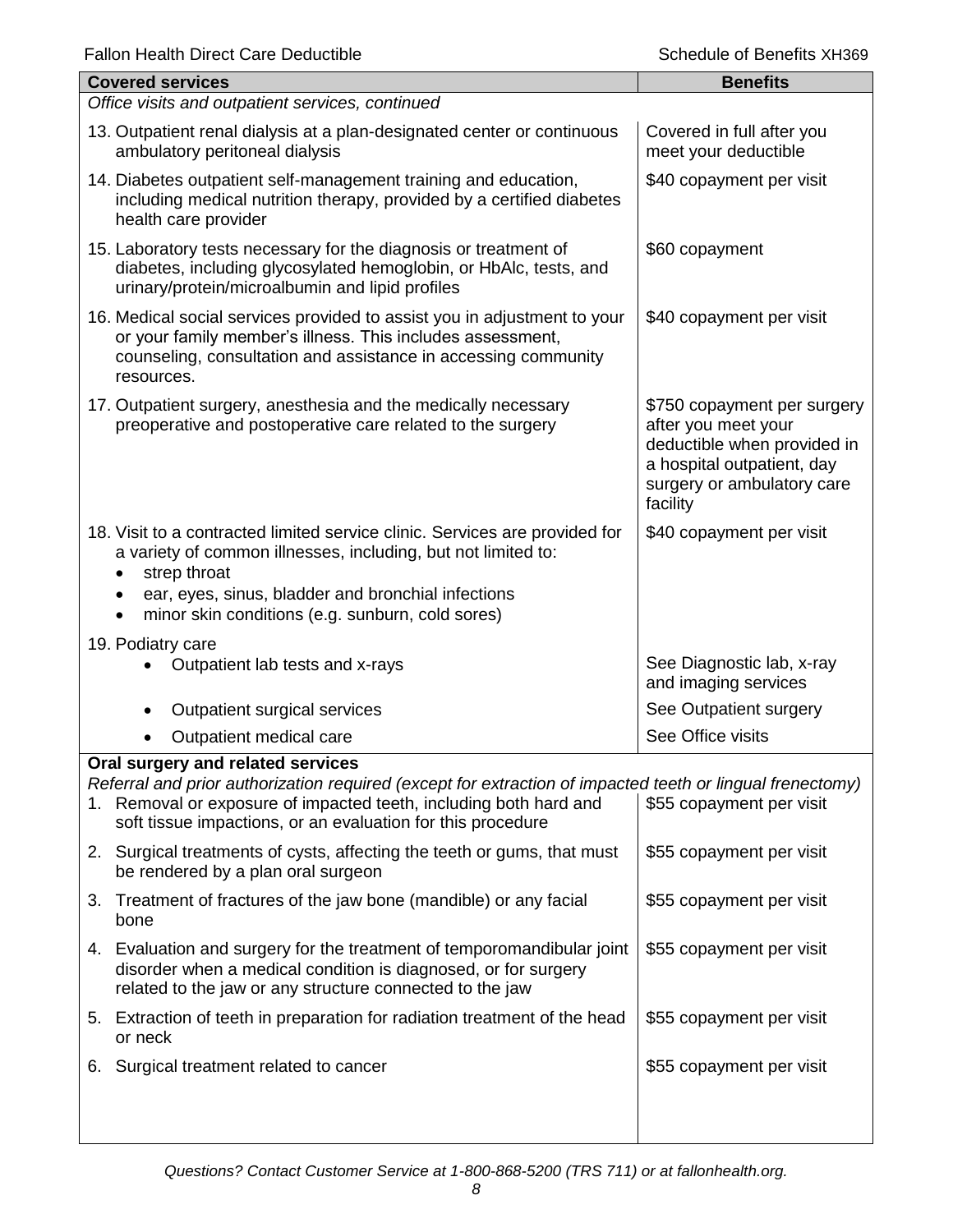| <b>Covered services</b>                                                                                                                                                                                                                        | <b>Benefits</b>                                                       |  |  |
|------------------------------------------------------------------------------------------------------------------------------------------------------------------------------------------------------------------------------------------------|-----------------------------------------------------------------------|--|--|
| Oral surgery and related services, continued                                                                                                                                                                                                   |                                                                       |  |  |
| 7. Emergency medical care, such as, to relieve pain and stop bleeding<br>as a result of accidental injury to sound natural teeth or tissues,<br>when provided as soon as medically possible after the injury. This                             | \$40 copayment per visit to a<br>physician's or dentist's office      |  |  |
| does not include restorative or other dental services. No referral or<br>authorization is required. Go to the closest provider.                                                                                                                | \$350 copayment per visit to<br>an emergency room                     |  |  |
| Note: These benefits are for oral surgery services in an office setting. Oral surgery services in a<br>hospital outpatient, day surgery or ambulatory care facility, or as an inpatient are covered in full after<br>you meet your deductible. |                                                                       |  |  |
| See Office visits and outpatient services for diagnostic lab and X-ray services.                                                                                                                                                               |                                                                       |  |  |
| <b>Organ transplants</b><br>Referral and prior authorization required<br>1. Office visits related to the transplant                                                                                                                            | \$40 copayment per visit with<br>a PCP and certain other<br>providers |  |  |
|                                                                                                                                                                                                                                                | \$55 copayment per visit with<br>a specialist                         |  |  |
| 2. Inpatient hospital services, including room and board in a<br>semiprivate room and the services and supplies that would<br>ordinarily be furnished to you while you are an inpatient                                                        | \$750 copayment per<br>admission after you meet<br>your deductible    |  |  |
| 3. Human leukocyte antigen (HLA) or histocompatability locus antigen<br>testing for A, B or DR antigens, or any combination thereof,<br>necessary to establish bone marrow transplant donor suitability of a<br>member                         | \$60 copayment                                                        |  |  |
| Pediatric dental services*<br>(for members under the age of 19)                                                                                                                                                                                | See Addendum: Pediatric<br><b>Dental Services</b>                     |  |  |
| Pediatric vision services*<br>(for members under the age of 19)                                                                                                                                                                                | See Addendum: Pediatric<br><b>Vision Services</b>                     |  |  |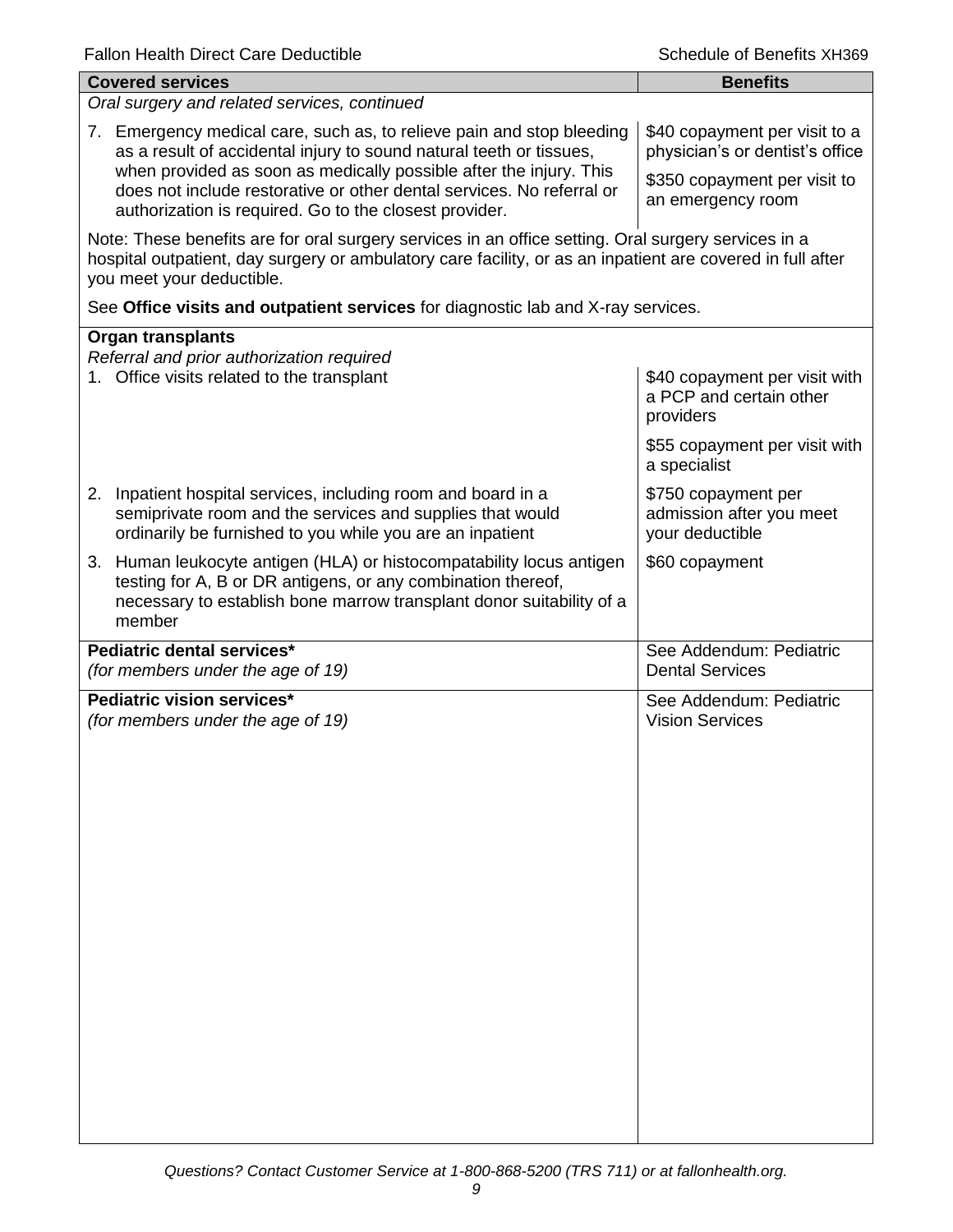| <b>Covered services</b>                                                                                                                                                                                                                 | <b>Benefits</b>                                |
|-----------------------------------------------------------------------------------------------------------------------------------------------------------------------------------------------------------------------------------------|------------------------------------------------|
| <b>Prescription drugs</b>                                                                                                                                                                                                               |                                                |
| Covered prescription items:<br>• Prescription medication                                                                                                                                                                                | Network pharmacy:<br>Tier 1: \$30 copayment    |
| Prescription contraceptive drugs and devices*                                                                                                                                                                                           | Tier 2: \$60 copayment                         |
| Hormone replacement therapy for peri- and post-menopausal<br>٠                                                                                                                                                                          | Tier 3: \$100 copayment                        |
| women                                                                                                                                                                                                                                   | after you meet your                            |
| Injectable agents (self-administered**)                                                                                                                                                                                                 | deductible                                     |
| Insulin<br>$\bullet$                                                                                                                                                                                                                    | Tier 4: \$100 copayment                        |
| Syringes (including insulin syringes) or needles when medically<br>necessary                                                                                                                                                            | after you meet your<br>deductible              |
| Supplies for the treatment of diabetes, as required by state law,<br>including:                                                                                                                                                         | for up to a 30-day supply                      |
| blood glucose monitoring strips<br>$\qquad \qquad -$                                                                                                                                                                                    | Mail-order pharmacy:<br>Tier 1: \$60 copayment |
| urine glucose strips<br>$\qquad \qquad -$                                                                                                                                                                                               | Tier 2: \$120 copayment                        |
| lancets<br>$\qquad \qquad -$                                                                                                                                                                                                            | Tier 3: \$300 copayment                        |
| ketone strips<br>$\overline{\phantom{0}}$                                                                                                                                                                                               | after you meet your                            |
| Special medical formulas to treat certain metabolic disorders as<br>required by state law (prior authorization required).                                                                                                               | deductible<br>Tier 4: \$300 copayment          |
| *Generic prescription contraceptive drugs and devices are covered in<br>full. Brand name prescription contraceptive drugs and devices with no<br>generic equivalent are covered in full (prior authorization required).                 | after you meet your<br>deductible              |
| ** Injectables administered in the doctor's office or under other<br>professional supervision are covered as a medical benefit.                                                                                                         |                                                |
| Orally administered anticancer medications used to kill or slow the<br>growth of cancerous cells                                                                                                                                        | Covered in full                                |
| Certain medications cannot be limited to a 30-day supply due to<br>manufacturer packaging, for example, a prefilled syringe. In these<br>cases, you will be charged the applicable copay/coinsurance based on<br>the actual day supply. |                                                |
| Note: Medical and surgical supplies obtained through a pharmacy may<br>have a drug prescription benefit cost-sharing applied.                                                                                                           |                                                |
|                                                                                                                                                                                                                                         |                                                |
|                                                                                                                                                                                                                                         |                                                |
|                                                                                                                                                                                                                                         |                                                |
|                                                                                                                                                                                                                                         |                                                |
|                                                                                                                                                                                                                                         |                                                |
|                                                                                                                                                                                                                                         |                                                |
|                                                                                                                                                                                                                                         |                                                |
|                                                                                                                                                                                                                                         |                                                |
|                                                                                                                                                                                                                                         |                                                |
|                                                                                                                                                                                                                                         |                                                |
|                                                                                                                                                                                                                                         |                                                |
|                                                                                                                                                                                                                                         |                                                |
|                                                                                                                                                                                                                                         |                                                |
|                                                                                                                                                                                                                                         |                                                |
|                                                                                                                                                                                                                                         |                                                |
|                                                                                                                                                                                                                                         |                                                |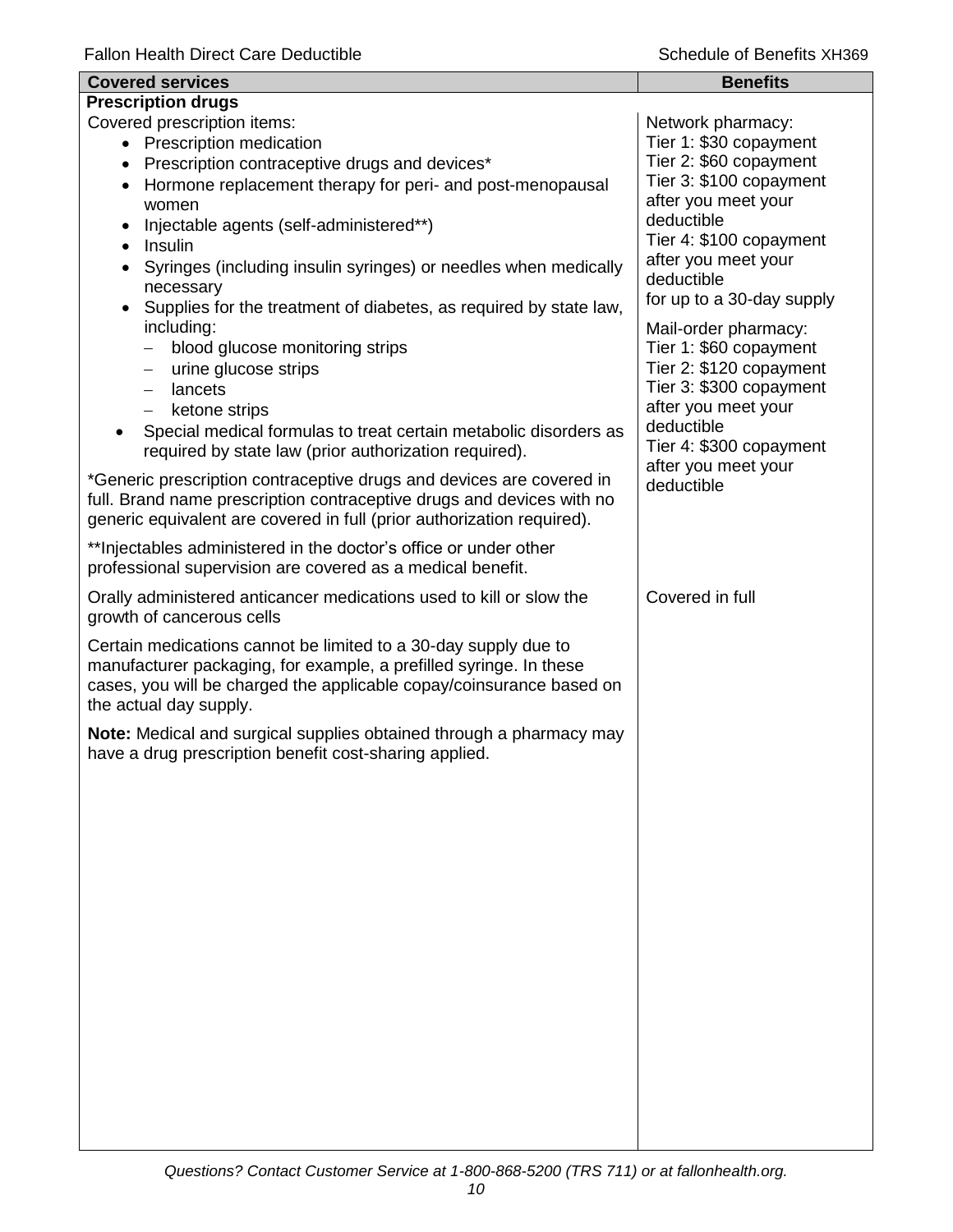| <b>Covered services</b> |                                                                                                                                                                                                                                                                                                                                                                                                                                                                                           | <b>Benefits</b> |
|-------------------------|-------------------------------------------------------------------------------------------------------------------------------------------------------------------------------------------------------------------------------------------------------------------------------------------------------------------------------------------------------------------------------------------------------------------------------------------------------------------------------------------|-----------------|
|                         | <b>Preventive care</b>                                                                                                                                                                                                                                                                                                                                                                                                                                                                    |                 |
|                         | 1. Routine physical exams for the prevention and detection of disease                                                                                                                                                                                                                                                                                                                                                                                                                     | Covered in full |
|                         | 2. Immunizations that are included on the formulary, that are for<br>covered medical benefits and that are ordered, supplied and<br>administered by a plan physician. If administered by a plan<br>specialist, you will generally need to obtain a referral to see the<br>specialist.                                                                                                                                                                                                     | Covered in full |
|                         | 3. A baseline mammogram for women age 35 to 40, and a yearly<br>mammogram for women age 40 and older                                                                                                                                                                                                                                                                                                                                                                                      | Covered in full |
|                         | 4. Routine gynecological care services, including an annual Pap<br>smear (cytological screening) and pelvic exam                                                                                                                                                                                                                                                                                                                                                                          | Covered in full |
| 5.                      | Routine eye exams, once in each 12-month period                                                                                                                                                                                                                                                                                                                                                                                                                                           | Covered in full |
| 6.                      | Hearing and vision screening                                                                                                                                                                                                                                                                                                                                                                                                                                                              | Covered in full |
|                         | 7. Well-child care and pediatric services, at least six times during the<br>child's first year after birth, at least three times during the next year,<br>then at least annually until the child's sixth birthday. This includes<br>the following services, as recommended by the physician and in<br>accordance with state law:<br>• physical examination<br>• history<br>measurements<br>• sensory screening<br>• neuropsychiatric evaluation<br>• development screening and assessment | Covered in full |
|                         | 8. Pediatric services including:<br>• appropriate immunizations<br>• hereditary and metabolic screening at birth<br>• newborn hearing screening test performed before the newborn<br>infant is discharged from the hospital or birthing center<br>• tuberculin tests, hematocrit, hemoglobin, and other appropriate<br>blood tests and urinalysis<br>• lead screening                                                                                                                     | Covered in full |
|                         | 9. Female consultations, examinations, procedures, contraceptive<br>devices, and medical services related to the use of all contraceptive<br>methods*                                                                                                                                                                                                                                                                                                                                     | Covered in full |
|                         | 10. Tobacco counseling sessions with your primary physician or other<br>provider designed to create a plan to stop smoking.                                                                                                                                                                                                                                                                                                                                                               | Covered in full |
|                         | * Prescription contraceptive devices are covered under the prescription<br>drug benefit.                                                                                                                                                                                                                                                                                                                                                                                                  |                 |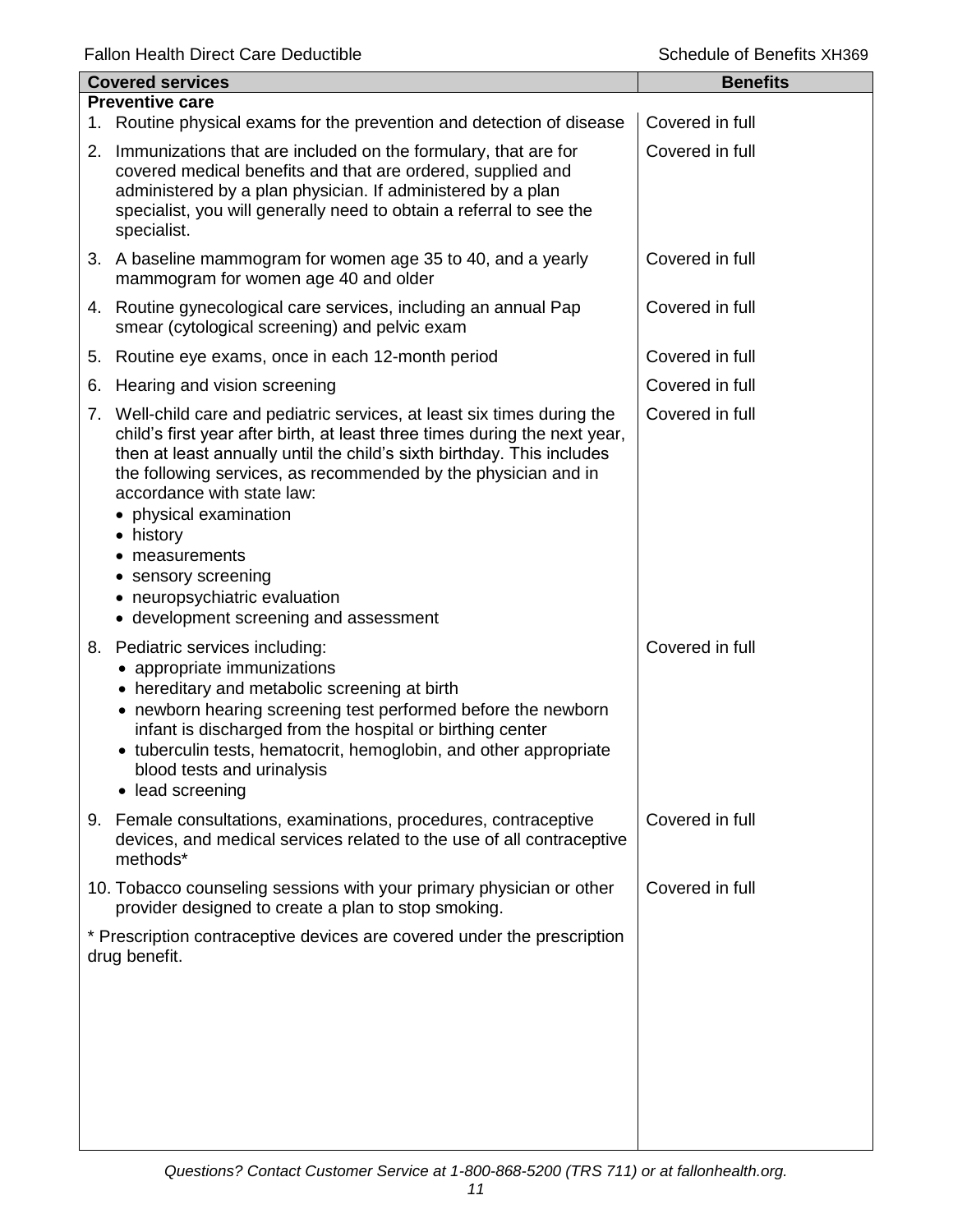|                                          | <b>Covered services</b>                                                                                                                                                                                                                                                                                                                                                                                                                            | <b>Benefits</b>                                                    |
|------------------------------------------|----------------------------------------------------------------------------------------------------------------------------------------------------------------------------------------------------------------------------------------------------------------------------------------------------------------------------------------------------------------------------------------------------------------------------------------------------|--------------------------------------------------------------------|
| 1.                                       | <b>Reconstructive surgery</b><br>Referral and prior authorization required (unless provided by a Reliant<br>Medical Group specialist and you have a Reliant Medical Group PCP)<br>Inpatient hospital services including room and board in a<br>semiprivate room and the services and supplies that would<br>ordinarily be furnished to you while you are an inpatient, including<br>Massachusetts mandated services for cleft lip and cleft palate | \$750 copayment per<br>admission after you meet<br>your deductible |
|                                          | <b>Rehabilitation and habilitation services</b><br>Referral required                                                                                                                                                                                                                                                                                                                                                                               |                                                                    |
|                                          | 1. Physical and occupational therapy services are covered for up to<br>60 visits combined per benefit period when medically necessary<br>with a PCP referral. After 60 combined physical and occupational<br>therapy visits, prior authorization based on medical necessity is<br>required for additional visits.                                                                                                                                  | \$55 copayment per visit<br>after you meet your<br>deductible      |
|                                          | 2. Medically necessary services for the diagnosis and treatment of<br>speech, hearing and language disorders when services are<br>provided by a plan provider who is a speech-language pathologist<br>or audiologist; and at a plan facility or a plan provider's office with a<br>PCP referral. After 30 speech therapy visits, prior authorization<br>based on medical necessity is required for additional visits.                              | \$55 copayment per visit<br>after you meet your<br>deductible      |
|                                          | 3. Cardiac rehabilitation services to treat cardiovascular disease in<br>accordance with state law and Department of Public Health<br>regulations                                                                                                                                                                                                                                                                                                  | \$55 copayment per visit<br>after you meet your<br>deductible      |
|                                          | 4. Medically necessary early intervention services delivered by a<br>certified early intervention specialist, according to operational<br>standards developed by the Department of Public Health, for<br>children from birth to their third birthday.                                                                                                                                                                                              | Covered in full                                                    |
|                                          | 5. Pulmonary rehabilitation services for chronic obstructive pulmonary<br>disease (COPD) are covered for up to two one-hour sessions per<br>day, for up to 36 lifetime sessions.                                                                                                                                                                                                                                                                   | Covered in full after you<br>meet your deductible                  |
| <b>Skilled nursing facility services</b> |                                                                                                                                                                                                                                                                                                                                                                                                                                                    |                                                                    |
| 1.                                       | Referral and prior authorization required<br>Inpatient hospital services, for up to 100 days per benefit period<br>provided criteria is met, including room and board in a semiprivate<br>room and the services and supplies that would ordinarily be<br>furnished to you while you are an inpatient                                                                                                                                               | \$750 copayment per<br>admission after you meet<br>your deductible |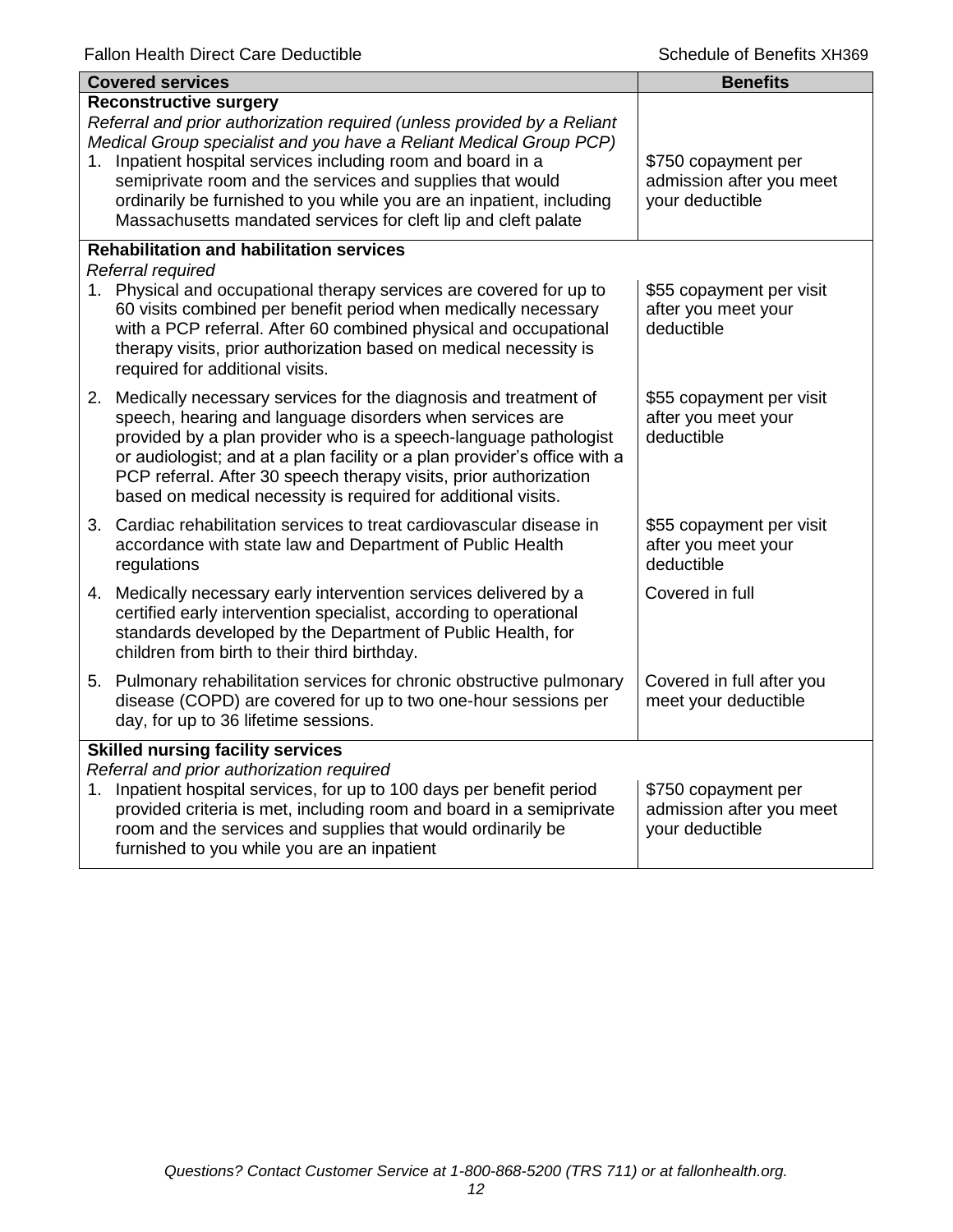# **Addendum Pediatric Dental Services**

## *This addendum is part of your Member* Handbook/Evidence of Coverage.

This addendum provides you with the cost-sharing that you are responsible for when you get covered pediatric dental care from a plan dentist for members under the age of 19. For a list of plan dentists, go to fallonhealth.org or call Customer Service at 1-800-868-5200 (TRS 711).

# **Preventive and Diagnostic Services**

|                                                                             | <b>Benefits</b> |
|-----------------------------------------------------------------------------|-----------------|
| <b>Preventive and Diagnostic Services</b>                                   |                 |
| Comprehensive Evaluation (once per lifetime per provider or location)<br>٠  |                 |
| Periodic Oral Exams (two per benefit period)<br>$\bullet$                   |                 |
| Limited oral evaluation (two per benefit period)<br>$\bullet$               |                 |
| Full mouth x-rays (once every 36 months per provider or location)<br>٠      |                 |
| Panoramic x-rays (once every 36 months per provider or location)            |                 |
| Bitewing x-rays (two per benefit period)<br>٠                               | Covered in full |
| Single tooth x-rays (one per visit)                                         |                 |
| Teeth cleaning, including minor scaling procedures (two per benefit period) |                 |
| Fluoride Treatments (one per day per provider or location)<br>٠             |                 |
| Space maintainers                                                           |                 |
| Sealants (Please note: Sealants are not covered on previously restored      |                 |
| teeth) (Once every 36 months per provider or location)                      |                 |

# **Basic Covered Services**

|                                                                                                                                                                                                                                                                                                                                                          | <b>Benefits</b> |
|----------------------------------------------------------------------------------------------------------------------------------------------------------------------------------------------------------------------------------------------------------------------------------------------------------------------------------------------------------|-----------------|
| <b>Basic Covered Services</b><br>Amalgam restorations (once per benefit period per tooth)<br>Composite resin restorations (once per benefit period per tooth)<br>Recement crowns/onlays<br>Rebase or reline dentures (once every 24 months)                                                                                                              |                 |
| Root canals on permanent teeth (once per lifetime per tooth)<br>Prefabricated stainless steel crowns (once per lifetime per tooth)<br>Periodontal scaling and root planning (once every 36 months)<br>Simple extractions (once per lifetime per tooth, erupted or exposed root)<br>Surgical extractions (once per lifetime per tooth)<br>Vital pulpotomy | 25% coinsurance |
| Apeicocectomy<br>Palliative care<br>Anesthesia                                                                                                                                                                                                                                                                                                           |                 |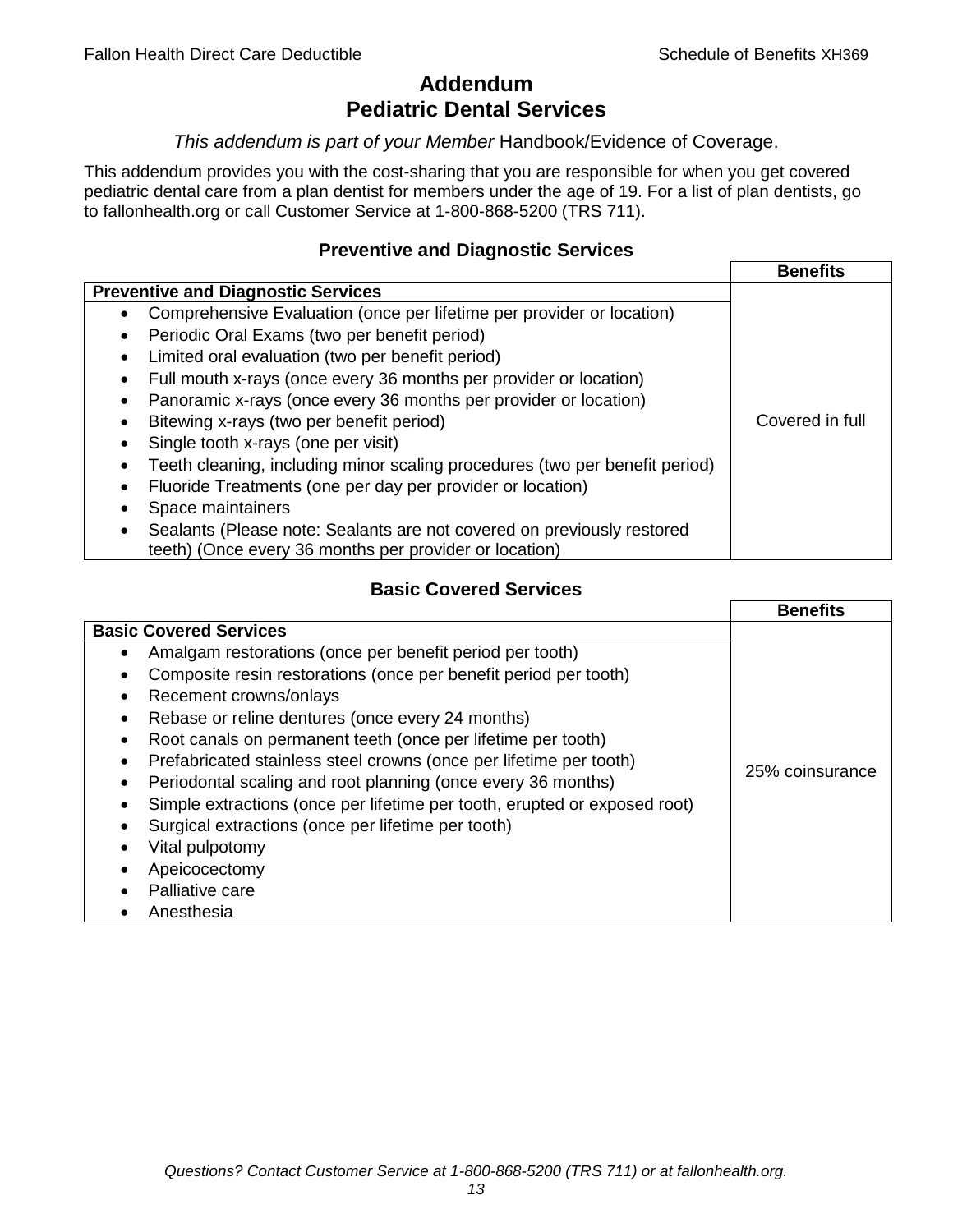# **Major Restorative Services**

|                                                                                            | <b>Benefits</b> |
|--------------------------------------------------------------------------------------------|-----------------|
| <b>Major Restorative Services</b>                                                          |                 |
| • Crown, resin (once every 60 months per tooth)                                            |                 |
| • Porcelain/ceramic crowns (once every 60 months per tooth)                                | 50% coinsurance |
| Porcelain fused to metal/mobile/high noble crowns (once every 60 months<br>٠<br>per tooth) |                 |
| • Partial and complete dentures (once every 84 months)                                     |                 |

# **Orthodontia**

|                                                                                                                                                                                                                                                                        | <b>Benefits</b> |
|------------------------------------------------------------------------------------------------------------------------------------------------------------------------------------------------------------------------------------------------------------------------|-----------------|
| Orthodontia                                                                                                                                                                                                                                                            |                 |
| Coverage is provided for services under the following conditions: only when<br>medically necessary; patient must have severe and handicapping malocclusion as<br>defined by HLD index score of 28 and/or one or more auto qualifiers. Prior<br>authorization required. | 50% coinsurance |

# **Related exclusions**

1. Any service that is not listed in this addendum is not covered.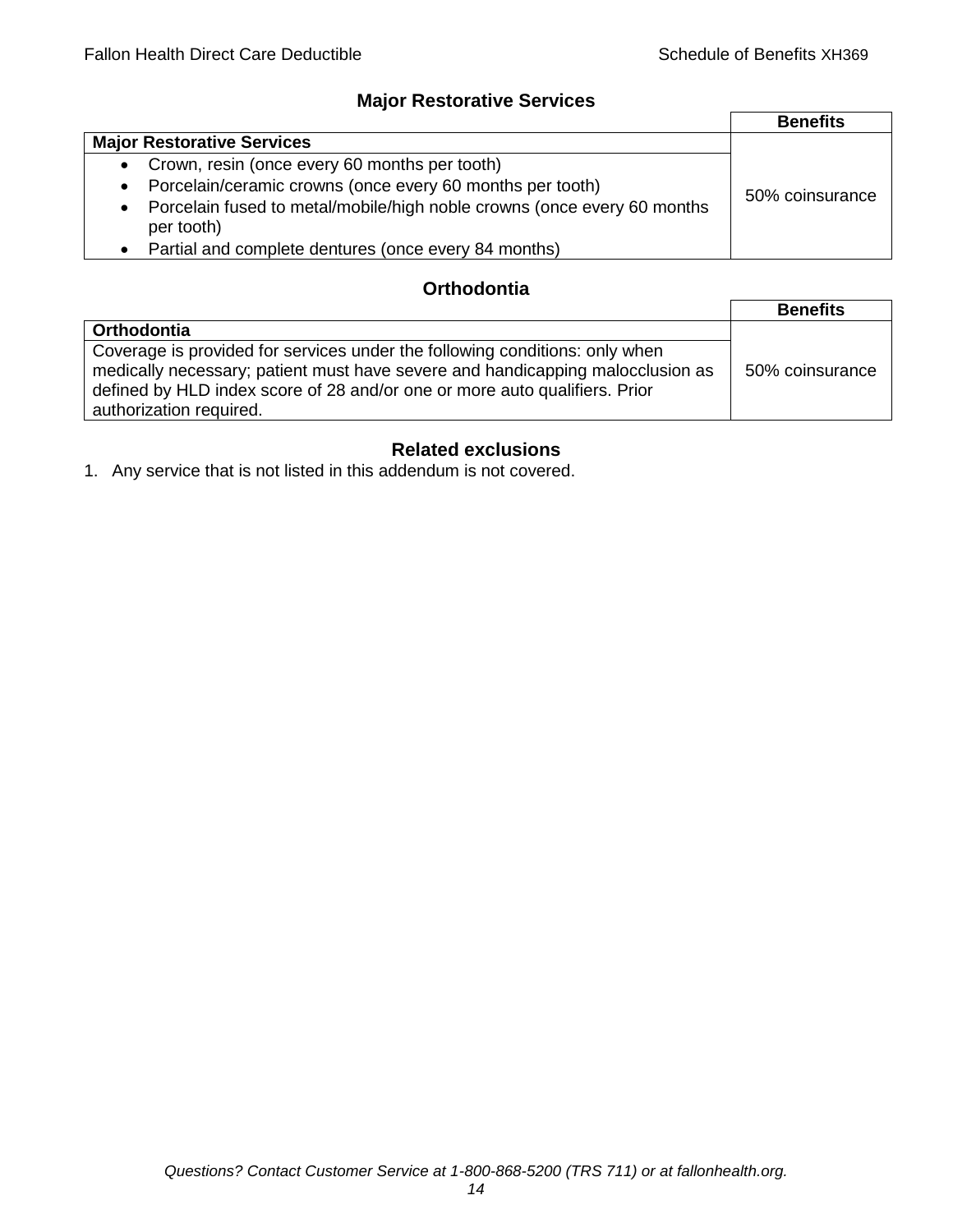# **Addendum Pediatric Vision Services**

## This addendum is part of your *Member Handbook/Evidence of Coverage*.

This addendum provides you with the cost-sharing that you are responsible for when you get covered pediatric vision care from a plan vision provider for members under the age of 19. For more information about your eye and vision care benefits, including a list of plan vision providers, go to fallonhealth.org or call Customer Service at 1-800-868-5200 (TRS 711).

| Service                                                 | Member cost                         |
|---------------------------------------------------------|-------------------------------------|
| Eye exam                                                |                                     |
| Exam with dilation as necessary, once per calendar year | \$0                                 |
| <b>Frames</b>                                           |                                     |
| One designated set, once per calendar year              | \$0                                 |
| Lenses:                                                 |                                     |
| <b>Standard lenses</b>                                  |                                     |
| Single vision                                           | \$0                                 |
| <b>Bifocal</b>                                          | \$0                                 |
| <b>Trifocal</b>                                         | \$0                                 |
| Lenticular                                              | \$0                                 |
| Progressive lenses                                      |                                     |
| Standard                                                | \$0                                 |
| Premium                                                 | \$0 for first \$120 of retail cost, |
|                                                         | 80% of any additional retail cost.  |
| Lens options                                            |                                     |
| Choice of plastic or glass lenses                       | \$0                                 |
| UV treatment                                            | \$0                                 |
| Tint – includes fashion and gradient tinting, and       | \$0                                 |
| oversized and glass-grey #3 prescription sunglass       |                                     |
| lenses                                                  |                                     |
| Standard plastic scratch coating                        | \$0                                 |
| Standard polycarbonate (kids)                           | \$0                                 |
| Plastic photosensitive lenses                           | \$0                                 |
| Other options:                                          |                                     |
| Intermediate vision lenses                              | \$0                                 |
| Standard anti-reflective                                | \$45                                |
| Photochromic plastic                                    | 80% of retail cost                  |
| <b>Blended segment lenses</b>                           | 80% of retail cost                  |
| <b>Polarized lenses</b>                                 | 80% of retail cost                  |
| Premium anti-reflective costing                         | 80% of retail cost                  |
| Ultra anti-reflective coating                           | 80% of retail cost                  |
| Hi-Index lenses                                         | 80% of retail cost                  |
| Other add-ons                                           | 80% of retail cost                  |
| Additional complete pairs of eyewear                    | 60% of retail                       |
|                                                         |                                     |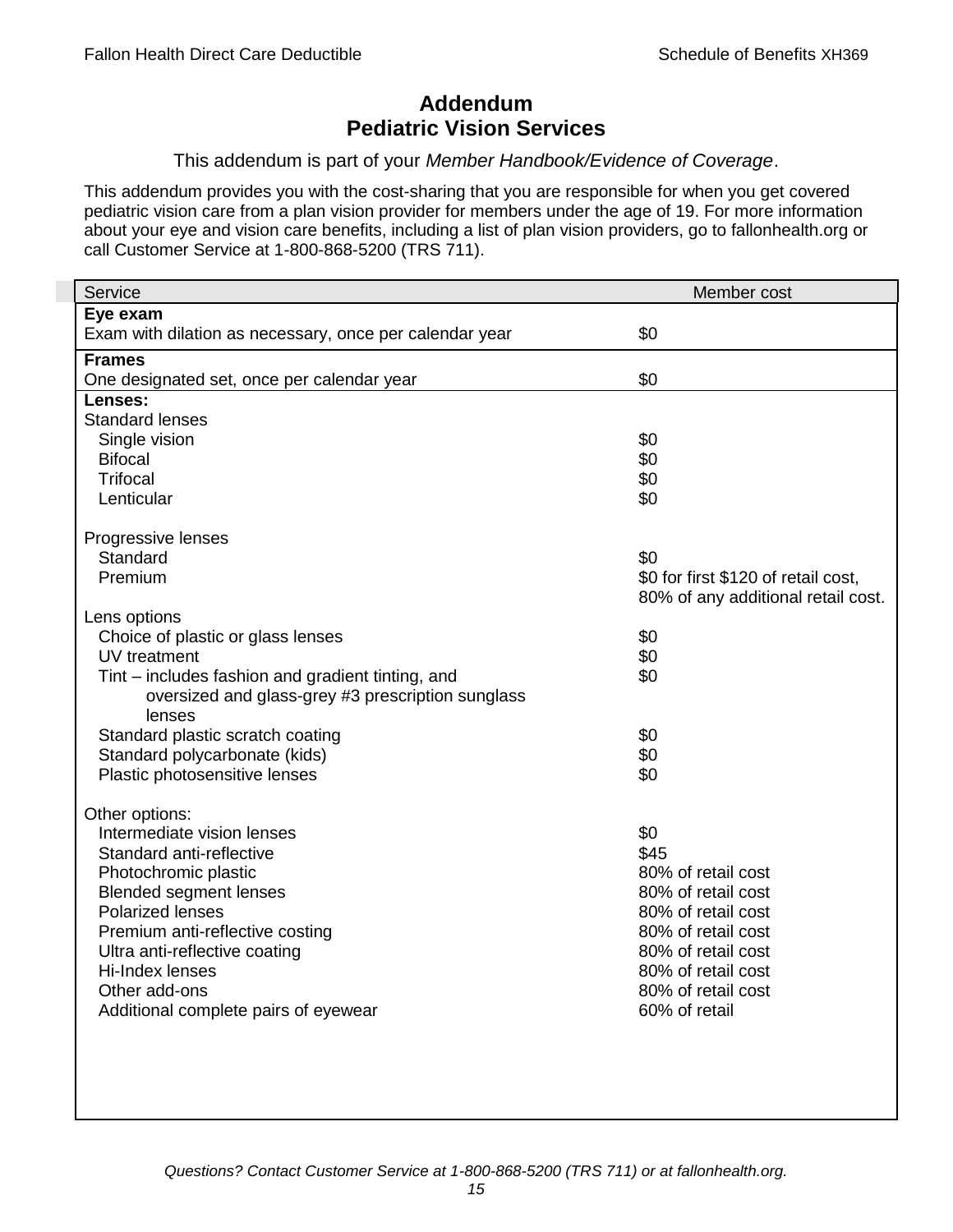| <b>Contact lenses</b><br>One pair of conventional contact lenses, in place of<br>eyeglass lenses                                                                                                                                                                                                                                  | \$0 for first \$150 of retail cost,<br>75% of any additional retail cost. |
|-----------------------------------------------------------------------------------------------------------------------------------------------------------------------------------------------------------------------------------------------------------------------------------------------------------------------------------|---------------------------------------------------------------------------|
| In place of a pair of conventional contact lenses, the<br>member may elect either of the following options:<br>Up to a 6 month supply of monthly or two-week<br>$\bullet$<br>single vision spherical or toric contact lenses<br>Up to a 3 month supply of daily disposable single<br>$\bullet$<br>vision spherical contact lenses |                                                                           |
| Standard contact lens fit and follow-up<br>Premium contact lens fit and follow-up<br>Additional conventional contact lenses                                                                                                                                                                                                       | Up to \$55<br>10% discount from retail price<br>85% of retail cost<br>\$0 |
| Medically necessary contact lenses, in place of other<br>eyewear                                                                                                                                                                                                                                                                  |                                                                           |
| Low vision services                                                                                                                                                                                                                                                                                                               | \$0                                                                       |
| •One comprehensive low vision evaluation, once<br>every five years, when medically necessary                                                                                                                                                                                                                                      | \$0                                                                       |
| • Follow-up care, four visits in any five year period,<br>when medically necessary<br>• Low vision aids, such as high-power spectacles,<br>magnifiers, and telescopes, once every 24<br>months, when medically necessary                                                                                                          | 25% of retail cost                                                        |
| Additional discounts on vision items are available; see<br>a plan provider or contact the plan for details.                                                                                                                                                                                                                       |                                                                           |

# **Related exclusions**

- 1. Orthoptic or vision training, subnormal vision aids and any associated supplemental testing; Aniseikonic lenses.
- 2. Medical and/or surgical treatment of the eye, eyes or supporting structures.
- 3. Any eye or vision examination, or any corrective eyewear required by a policyholder as a condition of employment; Safety eyewear.
- 4. Services provided as a result of any Workers' Compensation law, or similar legislation, or required by any governmental agency or program whether federal, state or subdivisions thereof.
- 5. Non-prescription lenses and/or contact lenses.
- 6. Non-prescription sunglasses.
- 7. Two pair of glasses in lieu of bifocals.
- 8. Services rendered after the date an insured person ceases to be covered under the policy, except when vision materials ordered before coverage ended are delivered, and the services rendered to the insured person are within 31 days from the date of such order.
- 9. Services or materials provided by any other group benefit plan providing vision care.
- 10. Lost or broken lenses, frames, glasses, or contact lenses will not be replaced except in the next benefit period when vision materials would become available.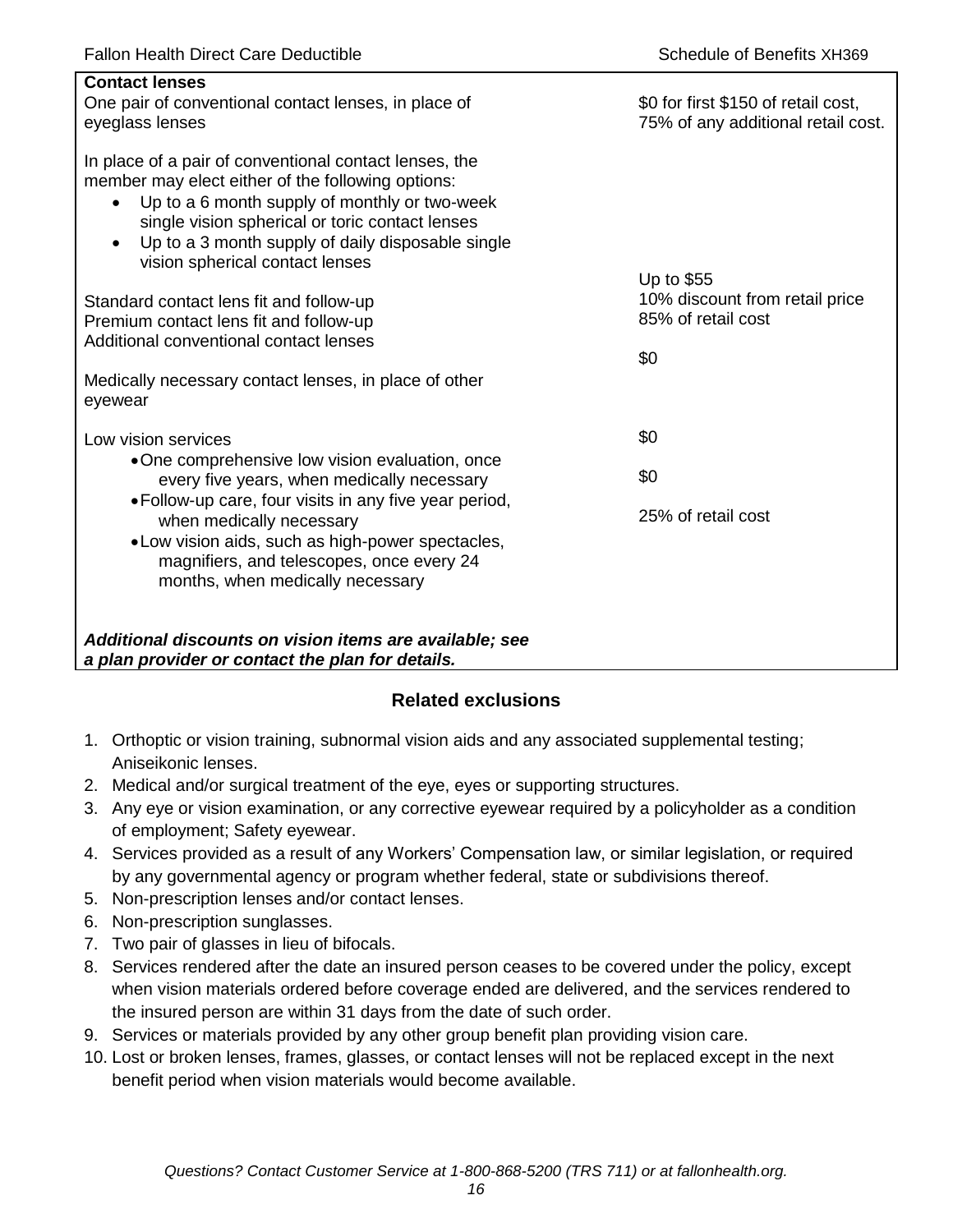# Notice of nondiscrimination

Fallon Health complies with applicable Federal civil rights laws and does not discriminate on the basis of race, color, national origin, age, disability or sex. Fallon does not exclude people or treat them differently because of race, color, national origin, age, disability or sex.

Fallon Health:

- Provides free aids and services to people with disabilities to communicate effectively with us, such as:
	- o Qualified sign language interpreters
	- $\circ$  Written information in other formats (large print, audio, accessible electronic formats, other formats)
- Provides free language services to people whose primary language is not English, such as:
	- o Qualified interpreters
	- o Information written in other languages

If you need these services, contact Customer Service at the phone number on the back of your member ID card, or by email at cs@fallonhealth.org.

If you believe that Fallon Health has failed to provide these services or discriminated in another way on the basis of race, color, national origin, age, disability or sex, you can file a grievance with:

Compliance Director Fallon Health 10 Chestnut St. Worcester, MA 01608

Phone: 1-508-368-9988 (TRS 711) Email: compliance@fallonhealth.org

You can file a grievance in person or by mail, fax or email. If you need help filing a grievance, the Compliance Director is available to help you.

You can also file a civil rights complaint with the U.S. Department of Health and Human Services, Office for Civil Rights, electronically through the Office for Civil Rights Complaint Portal, available at https://ocrportal.hhs.gov/ocr/portal/lobby.jsf, or by mail or phone at:

U.S. Department of Health and Human Services 200 Independence Avenue SW., Room 509F, HHH Building Washington, D.C., 20201

Phone: 1-800-368-1019 (TDD: 1-800-537-7697)

Complaint forms are available at http://www.hhs.gov/ocr/office/file/index.html.

16-735-009 Rev. 01 4/17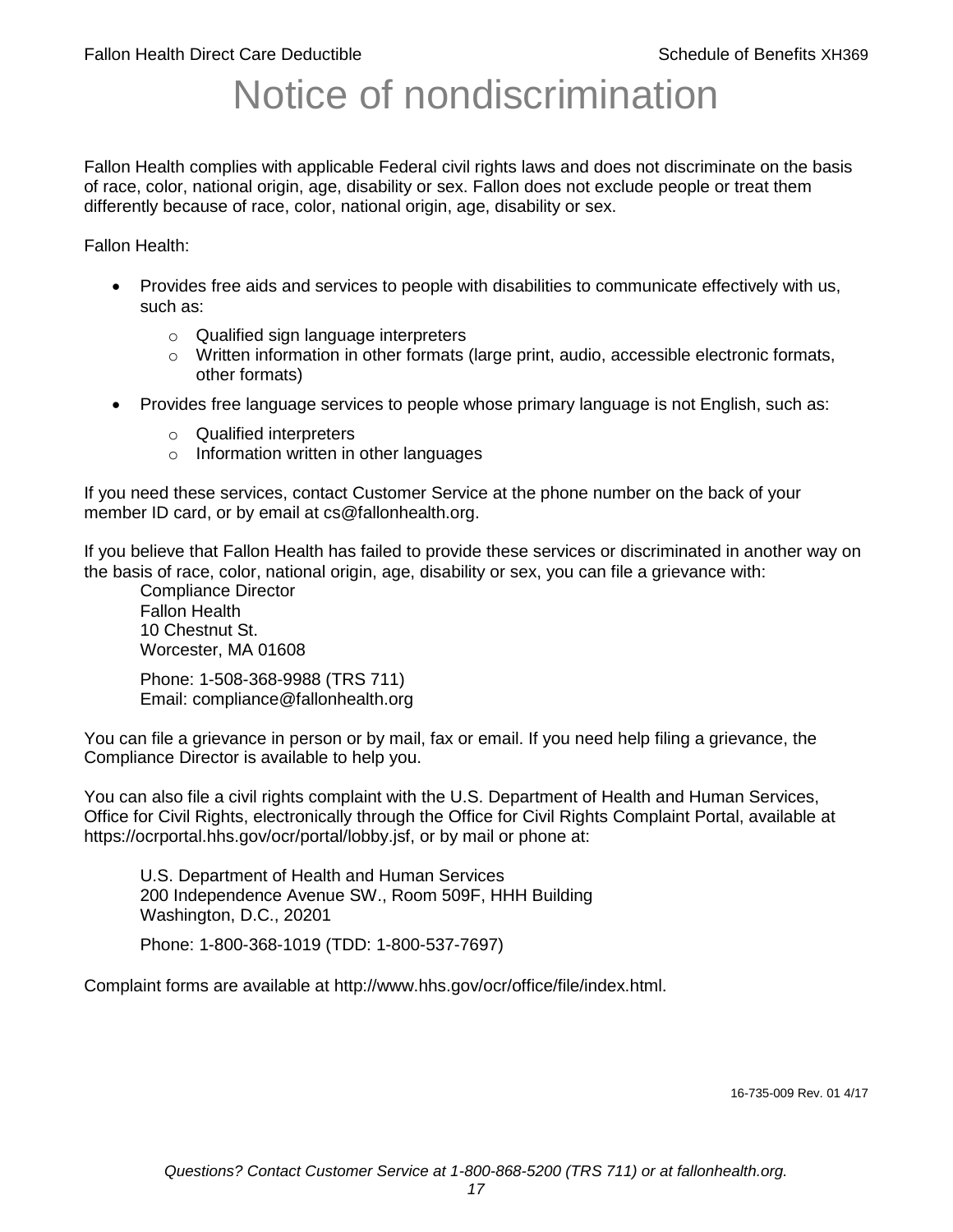# Important!

If you, or someone you're helping, has questions about Fallon Health, you have the right to get help and information in your language at no cost. To talk to an interpreter, call 1-800-868-5200.

#### **Spanish:**

Si usted, o alguien a quien usted está ayudando, tiene preguntas acerca de Fallon Health, tiene derecho a obtener ayuda e información en su idioma sin costo alguno. Para hablar con un intérprete, llame al 1-800-868-5200.

#### **Portuguese:**

Se você, ou alguém a quem você está ajudando, tem perguntas sobre o Fallon Health, você tem o direito de obter ajuda e informação em seu idioma e sem custos. Para falar com um intérprete, ligue para 1-800-868-5200.

#### **Chinese:**

如果您,或是您正在協助的對象,有關於[插入項目的名稱 Fallon Health 方面的問題, 您有權利免費以您的母語得到幫助和訊息。洽詢一位翻譯員, 請撥電話 [在此插入數字 1-800-868-5200.

#### **Haitian Creole:**

Si oumenm oswa yon moun w ap ede gen kesyon konsènan Fallon Health, se dwa w pou resevwa asistans ak enfòmasyon nan lang ou pale a, san ou pa gen pou peye pou sa. Pou pale avèk yon entèprèt, rele nan 1-800-868-5200.

#### **Vietnamese:**

Nếu quý vị, hay người mà quý vị đang giúp đỡ, có câu hỏi về Fallon Health, quý vị sẽ có quyền được giúp và có thêm thông tin bằng ngôn ngữ của mình miễn phí. Để nói chuyện với một thông dịch viên, xin gọi 1-800-868-5200.

#### **Russian:**

Если у вас или лица, которому вы помогаете, имеются вопросы по поводу Fallon Health, то вы имеете право на бесплатное получение помощи и информации на вашем языке. Для разговора с переводчиком позвоните по телефону 1-800-868-5200.

#### **Arabic:**

إن كان لديك أو لدى شخص تساعده أسئلة بخصوص Health Fallon، فلديك الحق في الحصول على المساعدة والمعلومات الضرورية بلغتك من دون اية تكلفة .للتحدث مع مترجم اتصل ب .1-800-868-5200

### **Khmer/Cambodian:**

ប្រសិនបរើអ្នក ឬនរណាម្ននក់ដែលអ្នកកំពុងដែជយ ម្ននសំណួរអ្៎ពី Fallon Health រប, អ្នកម្ននសិេធិេ្រុលជំនួយនិងព័ែ៌ម្នន បៅកនុងភាសា ររស់អ្នក រោយម្ិនអ្ស់រ្ំ ក់ ។ ដររំម្ រនី ិយាយជាម្ួយអ្នក កែប្រ សូ ម្ 1-800-868-5200 ។